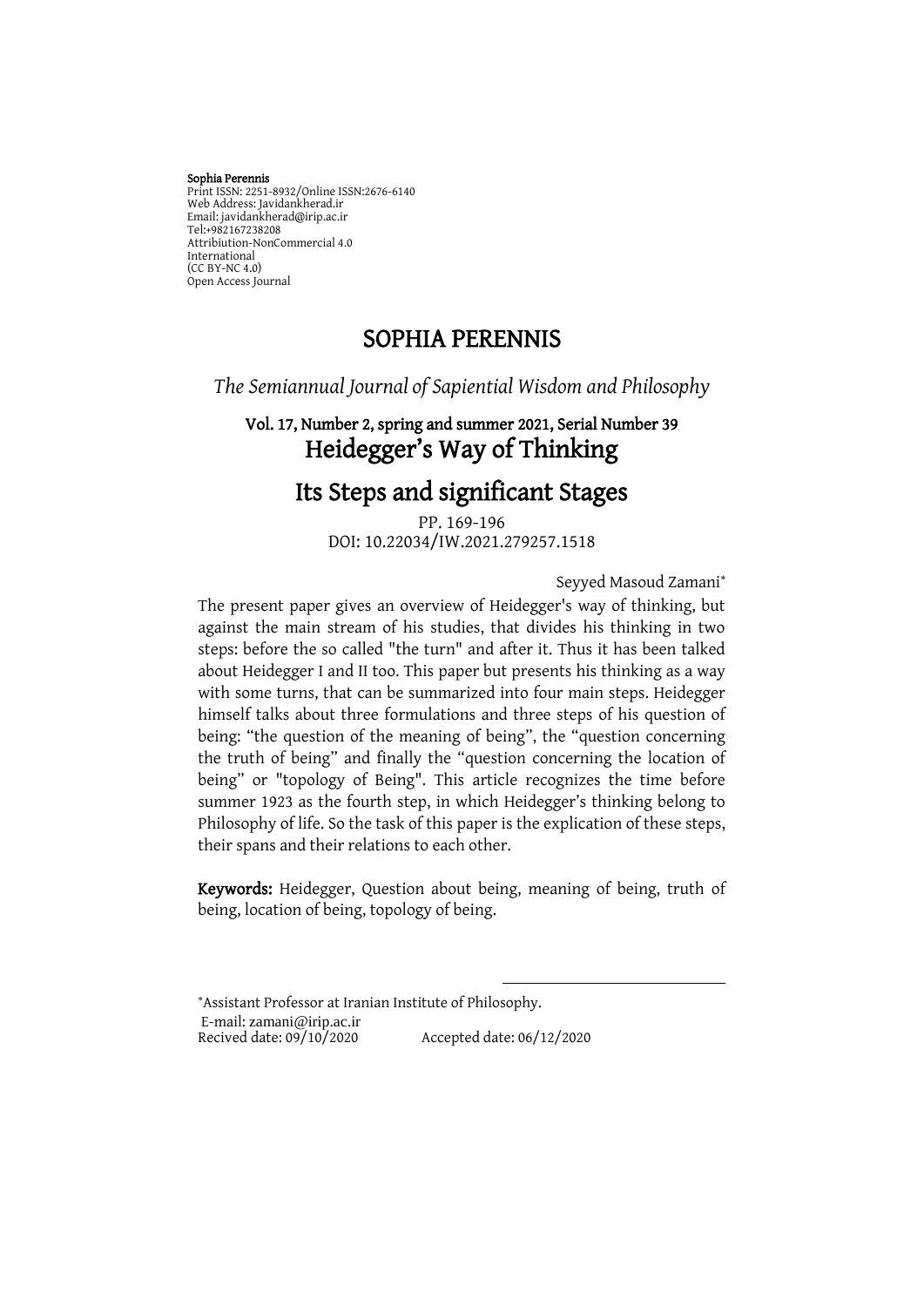1. Introduction: Firstly this paper starts with a critic of common opinion in Heidegger's studies, that there are two Heidegger: one before the so called "the turn " and one after it. It shows correspondingly some turn in Heidegger's way of thinking, about that nobody can talks without his question of Being. Therefore, it focuses on Heidegger's different formulating of the question of Being. In one of latest revision of his way of thinking he talks about three formulation of the question of Being: "the question of the meaning of being", the "question concerning the truth of being" and finally the "question concerning the location (τόπος) of being" or "topology of Being". They are at same time, Heidegger explicated, the three steps or stages of his way too. (Complete works 15, p. 344)

Nevertheless Heidegger does not talk here much about details of steps, their beginning and ending, or the related themes with those Formulations. Moreover he holds in silence the relatively long period before *Being and Time*. Sometimes he speaks of the question of Being, as if it begins with this masterwork, while he says himself that since his youth, he was involved in it. Therefore this paper tries to explain those steps by Heidegger's other revisions in his different works; particularly, it bounds the span of each one of them. Besides, it tries to achieve an overview of main problems in each step.

The final part of the introduction pays attention to the order of the steps of Heidegger's way of thinking. Indeed he lays no emphasis on their chronological order in his revisions in *Seminars* and elsewhere. He begins actually from the first years after *Being and Time* or from the question concerning the truth of Being, then he points out its transition to the topology of Being, to say the question of the meaning of Being in his masterwork has undergone two substantial transformations. Consequently this paper explains the steps in this non-chronological order like *Seminars*:

2. The Stage of Truth of Being: This Period begins in the early 1930s and continues until the end of World War II or the early 1950s. In its beginning Heidegger stops the writing of *Being and Time*, to *turn* his thought to the metaphysic and its problems. Metaphysic and its related problems become the main thematic of Heidegger's thinking. He himself considers explicitly this period as a new one. Just for this reason it can be named as "metaphysical step" too, in which until the middle of 1930s was his position on metaphysic at last positive. Thus he himself tries to establish his own metaphysic as "metaphysic of Dasein" or "fundamental ontology", that he named previously "ontology of Dasein" too. But from middle of 1930s, that Heidegger gives his chain lectures on Nietzsche, he takes a negative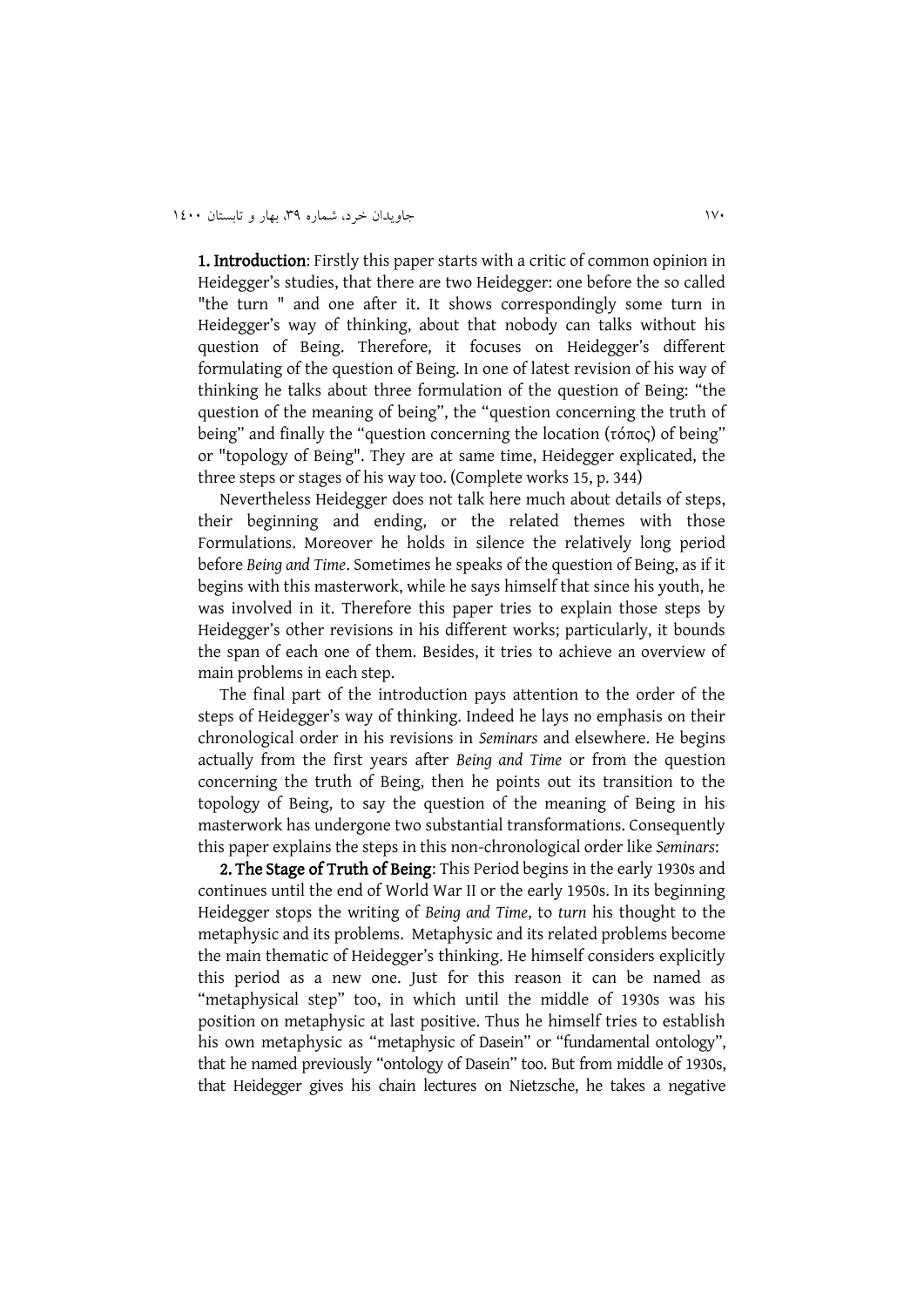position and *turns*. So instead of the foundation of metaphysic he was thinking more about "overcoming of metaphysic" and follows the "the other beginning" that must not be metaphysically. (Complete works 65, p. 85-95)

3. The Stage of Topology of Being: But Heidegger couldn't succeed the overcoming of metaphysic, in the sense of thinking without metaphysical elements, until the last step, i.e. the topology of Being. It became a possibility when he put the language in question as local or topos of Being and interpreted it itself as "Event". But the Event appears otherwise as nothingness too, which he considers as the eastern correspondent of Being. Apart from the question about the essence of language and poem lies the novelty of this step in attention he pays to the Far East and to the occurring of the Event there. Correspondingly he tries to show Being or Nothingness speaks in Japanese language too. Thus this step can be named at the same time as "eastern-western step".

4. The Stage of Meaning of Being: Heidegger's seek for the meaning of Being dominates his thought in the period, that begins with his lecture *Ontology: Hermeneutic of Facticity* in summer 1923 and then it achieves its peak and end with *Being and Time* in 1927. Ontology enters initially in Heidegger's thought since that lecture, in its center lays naturally Dasein. His efforts in this step concentrate mainly on characterization of Dasein, which is necessary for explaining of the meaning of Being. But the identification of Heidegger's thought in this period depends at the same time on its wide methodological genre too, that is, he tries to establish a methodological philosophy in these days under the different title of: "hermeneutical phenomenology" or "phenomenological hermeneutics", "the hermeneutics of Facticity", "phenomenology of Dasein" and "destruction". Therefore we call this period as "methodological step", as same as "the period of Dasein" because of its concentration on Dasein, and finally "the step of *Being and Time*", because this masterwork summarizes all this period.

5. The Stage of Philosophy of life: That means Heidegger's first academic activities before summer 1923 and even earlier, when he explicitly didn't put the question of Being, but he finds it in the life and its "facticity" or in its "factual" forms. Because of it Heidegger's current thought must be classified under the title of "philosophy of life". However his two last lectures about "the phenomenologi-cal interpretations of Aristotle" should be considered separate as "the period of the transition to ontology" and compared to previous terms, when can be called "the period of more pure philosophy of life".

6. The Relation between Periods: This paper answers the possible question of "how do these steps relate to each other?" The answer is: the question of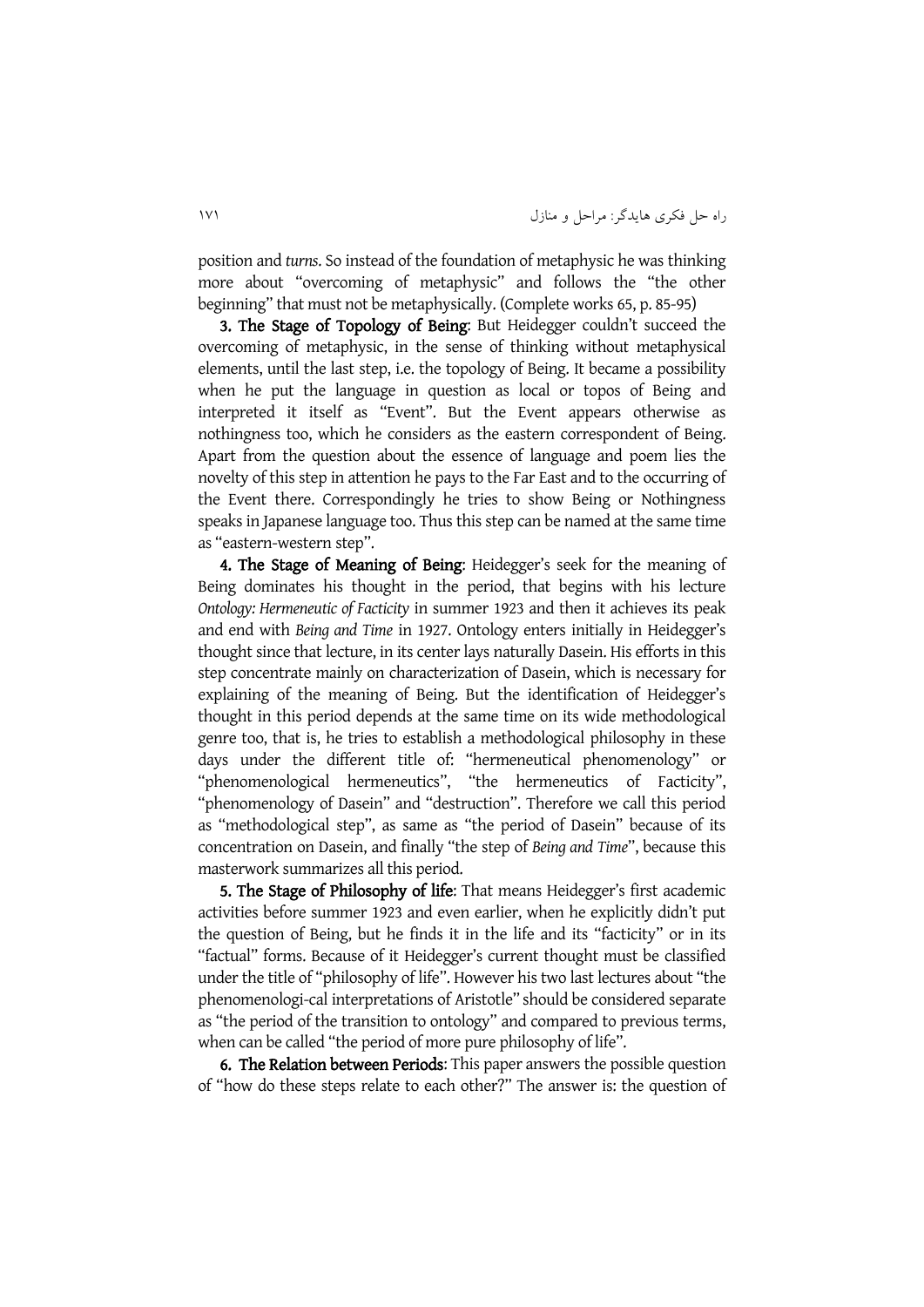Being is the only question of Heidegger's all life, but he asks it each time more radially, more fundamentally and more preliminary.

7. Conclusion: This part summarizes the steps in its chronological order: 1. The period of philosophy of life. 2. The period of the meaning of Being.2. The period of the truth of Being. 3. The period of the location of Being.

#### References

Heidegger, Martin; Gesamtausgabe; Vittorio Klostermann, Frankfurt a. M. 1975 ff..

Bd. 2: Sein und Zeit, 1977.

Bd. 3: Kant und das Problem der Metaphysik, 1991

Bd. 9: Wegmarken, 2. Aufl. 1996.

Bd. 10: Der Satz vom Grund, 1997.

Bd. 11: Identität und Differenz, 2006.

Bd. 12: Unterwegs zur Sprache, 1985

Bd. 14: Zur Sache des Denkens, 2007.

Bd. 15: Seminare, 1986.

 Bd. 28: Der deutsche Idealismus (Fiche, Schelling, Hegel) und die philosophische Problemlage der Gegenwart, 1997.

Bd.29/30: Die Grundbegriffe der Metaphysik. Welt-Endlichkeit-Einsamkeit, 1. aufl. 1983.

Bd. 32: Hegel. Phänomenologie des Geistes, 1. Aufl. 1980.

Bd. 33: Aristoteles, Metaphysik IX, 1-3, 2. Aufl. 1990.

Bd. 34: Vom Wesen der Wahrheit. Zu Platons Hohlengleichnis und Theatet, 21997.

Bd. 36/7: Sein und Wahrheit, 2001.

Bd. 38: Logik als die Frage nach dem Wesen der Sprache, 1998.

 Bd. 49: Die Metaphysik des deutschen Idealismus. Zur erneuten Auslegung von Schelling, 2. Aufl. 1991.

 Bd. 62: Phänomenologische Interpretationen ausgewählter Abhandlungen des Aristoteles zu Ontologie und Logik, 2005.

Bd. 63: Ontologie (Hermeneutik der Faktizität), 1988.

Bd. 65: Beiträge zur Philosophie (Vom Ereignis), 2. Aufl. 1994.

 Heidegger, Martin; »Wilhelm Diltheys Forschungsgebiet und der gegenwärtige Kampf um eine historische Weltanschauung. 10 Vorträge (Gehalten in Kassel vom 16. IV - 21 VI 1925). Nachschrift von Walter Brocker. Herausgegeben von Frithjof Rodi«, in: *Dilthey-Jahrbuch Bd. 8/ 1992/93*; Hrsg. v. Frithhjof Rodi; Vandenhoeck & Ruprecht, Gottingen 1992/93; S. 143-180. {Die so genannten »Kasseler Vorträge«}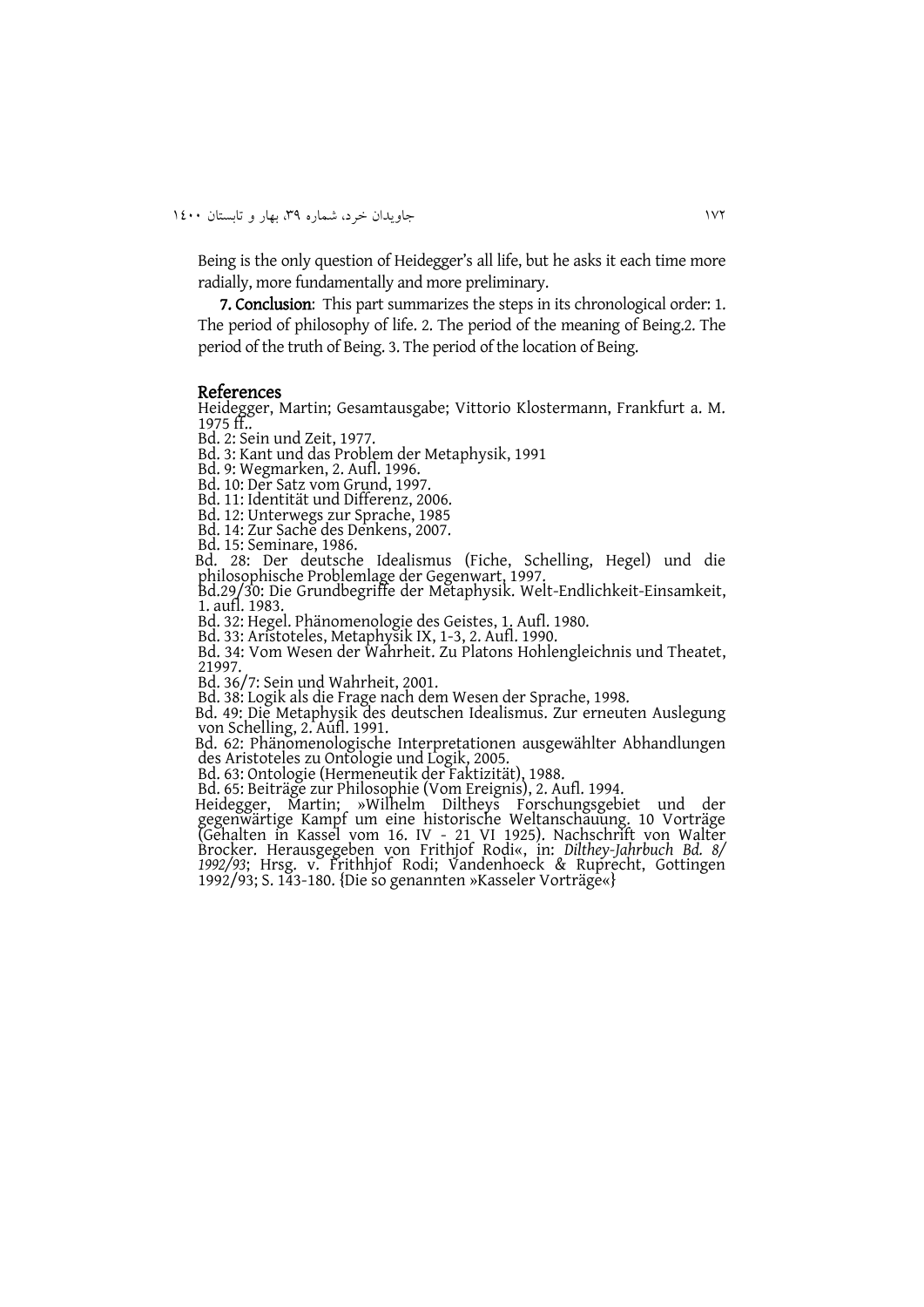**این مقاله دارای درجه** 

**علمی-پژوهشی است**

**مجله علمی جاویدانخرد، شماره ،93 بهار و تابستان ،0011 صفحات -063 036**

# **راه فکری هایدگر: مراحل و منازل**

**\* سیّد مسعود زمانی**

**چکیده** اکنون که بیشترينِ آثار هايدگر منتشر شدهاند، نگااه جاامب بار راه فکاری او ممکن شده است. چنین نگاهی مسلماً فهم دقیقتری از معنای پرسا او از وجود را نیز ممکن می سازد. مقالۀ حاضر میکوشد چنـین نگـاه جـامعی بـه دست دهد، منتهی برخلاف مشهوراتی که در حوزۀ مطالعــات هايــدگر بــاور دارند. غالباً اندیشۀ هایدگر را به دو مرحله تقسیم میکند: پیش از «گشت» و پس از آن. از اين رو غالباً نیز از هايدگر يک و دو سخن میگويند. اماا ايان نوشتار انديشۀ هايدگر را به صور راهی تصوير میکند با پیچ و تابها ياا **گشتهای** فراوان، که با استناد به آثار هايدگر آن را در چهار مرحله خالصه میکند. هايدگر در آخرين درس لا-تـور (١٩٦٩) از سـه نگـارش يـا بيـان پرسش وجود و نتیجتاً از سه مرحله در راه فکری خود خبـر مـی۵هـد، کـه بهترتیب عبارتاند از: پرسش از معنای وجود، پرسش از حقیقت وجـود و سرانجام پرسش از محل شناسی وجود. هايدگر تصريح میکند که هر يک از آنها حاکی از دورهای از راه فکری او هستند. اين مقاله ياک دورۀ چهاارمی نیز در ابتدای این مراحل بازمی شناسد: پیش از تابسـتان ۱۹۲۳ را کـه در آن انديشۀ هايدگر میبايد جزو فلسفۀ زندگانی به حساب آيد. کار اصالی ايان

> \* عضو هیأ علمی مؤسسۀ پژوهشی حکمت و فلسفۀایران. رایانامه: تاریخ دریافت: 7911/8/71 تاریخ پذیرش: 7911/1/71

 $\overline{a}$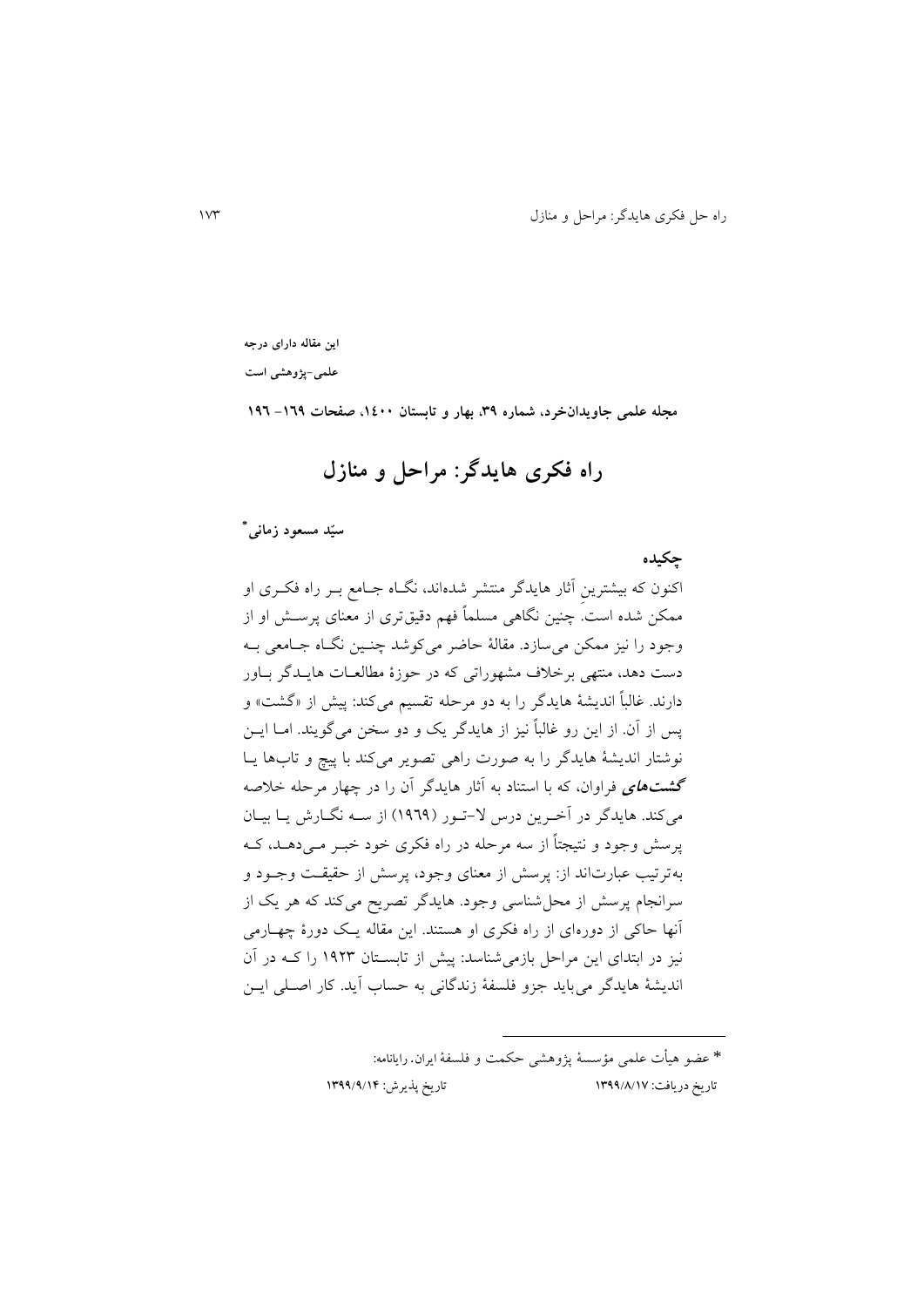نوشتار توضیح و تبیاین کلای ايان مراحال چهارگاناه، باازۀ زماانی شاان و توضیحی در مورد نسبت میان آنها است. **کلیددوا ههدا**: هايادگر، پرسا وجاود، معناای وجاود، حقیقات وجاود، محلشناسی وجود، توپولوژی وجود.

**.0 درآمد** 

باور مشهور دو مرحله در راه فکری هايدگر میشناسد: پیش از «گشت» يا «چــرخش»، <sup>(</sup> و پس از آن؛ از اين رو سرانجام قائل به هايدگر يك و دو هـم مـیشـوند: هايـدگر اول پیش از گشت بوده و هايدگر دوم يا متأخر پس از آن میlيـد.' مســلماً پژوهشــگران در نحوۀ توضیح اين دو هايدگر با هم اختلاف دارند، که اصلاً به تــاريخی برمــی گــردد کــه برای گشت يا چرخش میگذارند. کسانی رویدادن آن را در اواسط دهـۀ چهـلِ سـدۀ پیش دانستهاند (مآ ۱۱، ص ۱٤۹)، بعضی آن را در اواسط دهۀ سی، و برخی دیگـر هـم ان را رویدادی در ابتدای همین دهه میدانند.<sup>۲</sup> به هر حال برخلاف این تلقی نه چنــدان پخته، پژوهش حاضر چندين و چند چرخش و گشت در راه فکری هايدگر می بيند، که توضیحشان اينجا بهاجمال میآيد.

پیداستکه بدون پرسش از وجود از راه فکری هایدگر سخنی نمیتوان رانـد. ولـی تکرار دائم الفاظ "وجود" و "پرسش وجود" و همانندان شان در منـابع اولـین و دومـین فلسفۀ او نیز نبايد ما را در توهّم روشنبودن و فهمیدنشان بیافکند. خود آنچاه هايادگر با عنوان «غفلت از وجود» از زمان انتشار *وجود و زمـان* و حتــی پــیش از آن بــه بحــث می گذارد، اين اجازه را نمی دهـد. غفلـت از وجـود اولاً و بالـذات موقعیّـت تــاريخی – هستی شناختی انسان امروز را وصف میکند، که پیش آمدنش دراصل به انتخاب و اختیار او نبوده است. سیطرۀ چنین وضعیتی کلاً امکان طرح پرسش وجود و حتی نزدیکشدن به آن را بی نهایت دشوار میکند؛ نه تنها به دلیل دشواری فهمش بـرای مـا خواننـدگان هايدگر، بلکه پيش تر برای خود او، آن هم به دليل نابودن امکان طرح|ش. افزون بر ايــن سترگبودن<sup>،</sup> پرسش وجود هم عامل دیگری است بــرای واداشــتن او بــه تغییــر مکــرُر موضع هستی شناختی|ش و طبیعتاً دیگرگونی طرح و تقریــرش از پرســش وجــود. پــس خود سترگی پرسش وجود، به اضافۀ غفلت از وجود یــا «تــرک وجــود»° کــه موقعیّــت حاکم تاريخی ماست، هايدگر را بر آن میدارد که طرح و تقرير پرسـش خــود را بارهــا تغییر دهد، به گمراههها و بیراههها (به قول خودش «راههای جنگلی») برود، و دائماً راه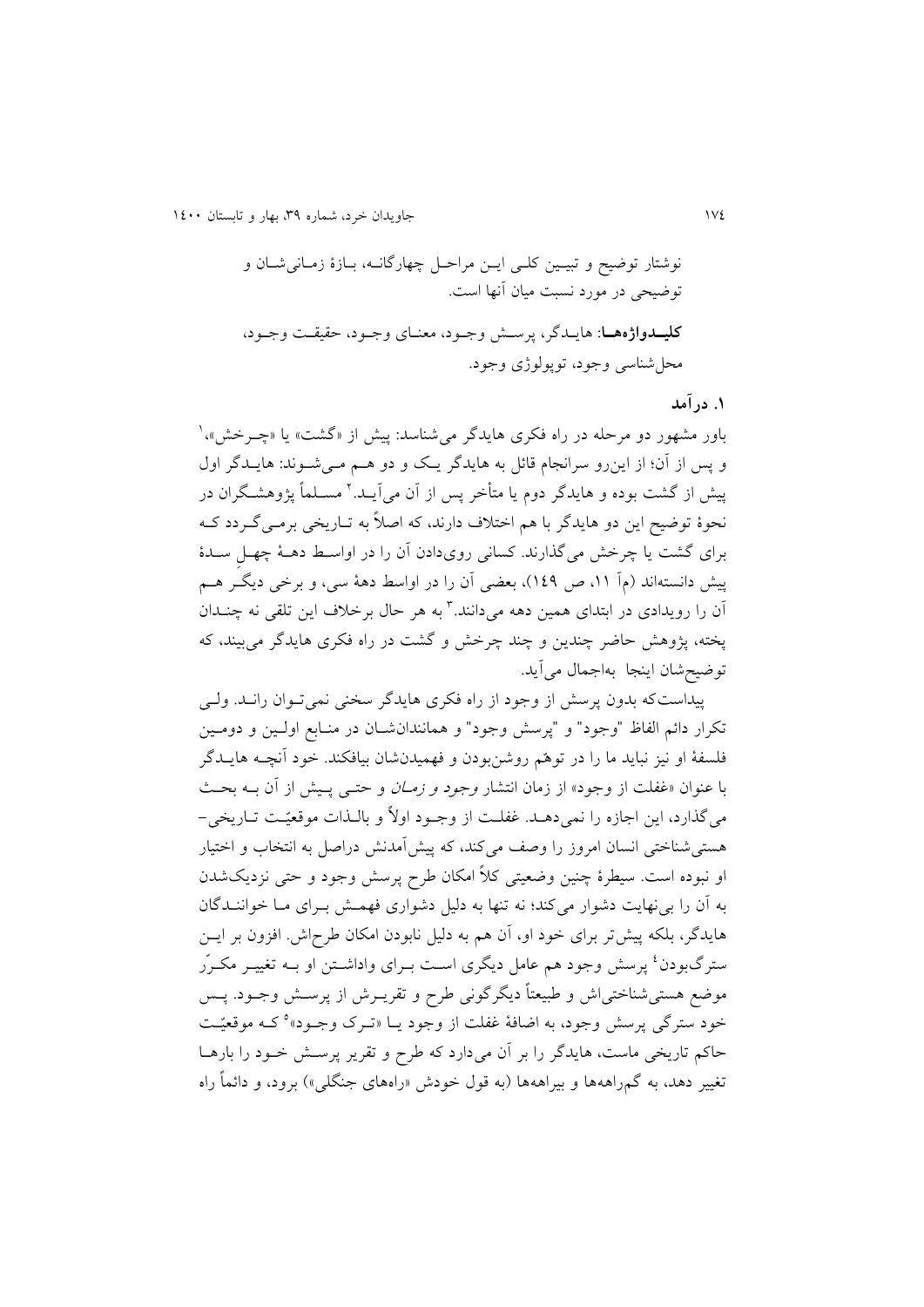رفتۀ خود را منتقدانه بازنگری نمايــد. و همــۀ اينهــا ســرانجام يعنــي: پرســش وجــود او نیازمند شرح و توضیح است، آن هم شرح و توضیح مفصّل و بسـیار، کــه مســلماً همــهٔ بحث آن در طاقت نه چندان زياد اين نوشته نمي گنجد.

بنابراين بحث از دوران فکری هايدگر به اين سؤال نيز برمیگردد که: اصلاً هايــدگر چند بار مسألۀ وجودش را زير و رو کرده يا چند طرح و تقرير يــا نگــارش<sup>٦</sup> بــدان داده است؟ او بارها راه فکری خود را بازمی نگرد و بازمی|ندیشد، و گاهی هم حتّی آن را بــه هدايت مسیر تازهای میبرد. اينها قطعاً میتوانند در يافتن پاسخ به مدد ما بیايند. ازيان رو به يکی از آخرين بازنگریهای هايدگر برمیگرديم، به يکی از در هاای غیررسامی و خصوصی وی با حضور بعضبی از دوستان و شاگردانش در لا-تـور فرانسـه در سـال ۱۹٦۹.<sup>۷</sup> متن فراهم امده از درسiوشتههای حاضران را بــه نظـر و تأييــد خــود هايــدگر رساندهاند و چند سالی پیش از مرگش با نام *چهار سیمنار* انتشار دادهاند و اکنون بخـش دوم از مجلد پانزدهم مجموعۀ آثار او است. اين مرجع، هم به دليل نزديکــی زمــانی|ش به پايان کار و زندگی هايـدگر بـرای بحـث مـا شـاخص و مهـم اسـت، هـم بـه دليـل بازنگریهايش در *وجود و زمان*، و هم به دليل اشارۀ او به ديگرگـونی۵حـای نگــارش و تقرير و به چگونگیهای طرح پرسش وجـود، کــه از آن در درس لا–تــور چنــين خبــر می دهد:

«پرسش از وجود» وفق مواريث، يعنی پرسش از وجود موجود [و] بــه بيــان ديگــر پرسش از موجوديت موجود، کـه در آن موجــود بــا نظـر بــر موجودبــودنش تشــخص میيابد. اين پرس همان *die* )پرس مابعد-الطبیعه است.

«پرسش از وجود» با *وجود و زمان* يک معنای بهکلی ديگری [= متفاوتی] مے يابـد. در اينجا قضيه بر سر پرسش وجود همچون وجود است. اين پرسش در *وجود و زمـان* به عنوان »پرس از معنای وجود« موضوعیت يافته است.

بعداً اين نگارش/تقرير به نفع همين «پرسش از حقیقت وجود» رهـا مـیشـود، – و سرانجام [اين نيز] به نفع همان «پرسش از مکان يا مکان0مندی^ وجود»، – کــه از دل آن عنوان «جايگاه/محل¢شناسی وجود»<sup>ه</sup> برخاست. درعينحال اين سه تعبير در ضمن آنکــه ديگری [قبلی] را نسخ می نمايند، سه گام بر راه انديشه را [هم] عنوان میکنند: «معنا–حقیقت-مکان» (τόπος) (مآ ۱۵، ص ۳٤٤)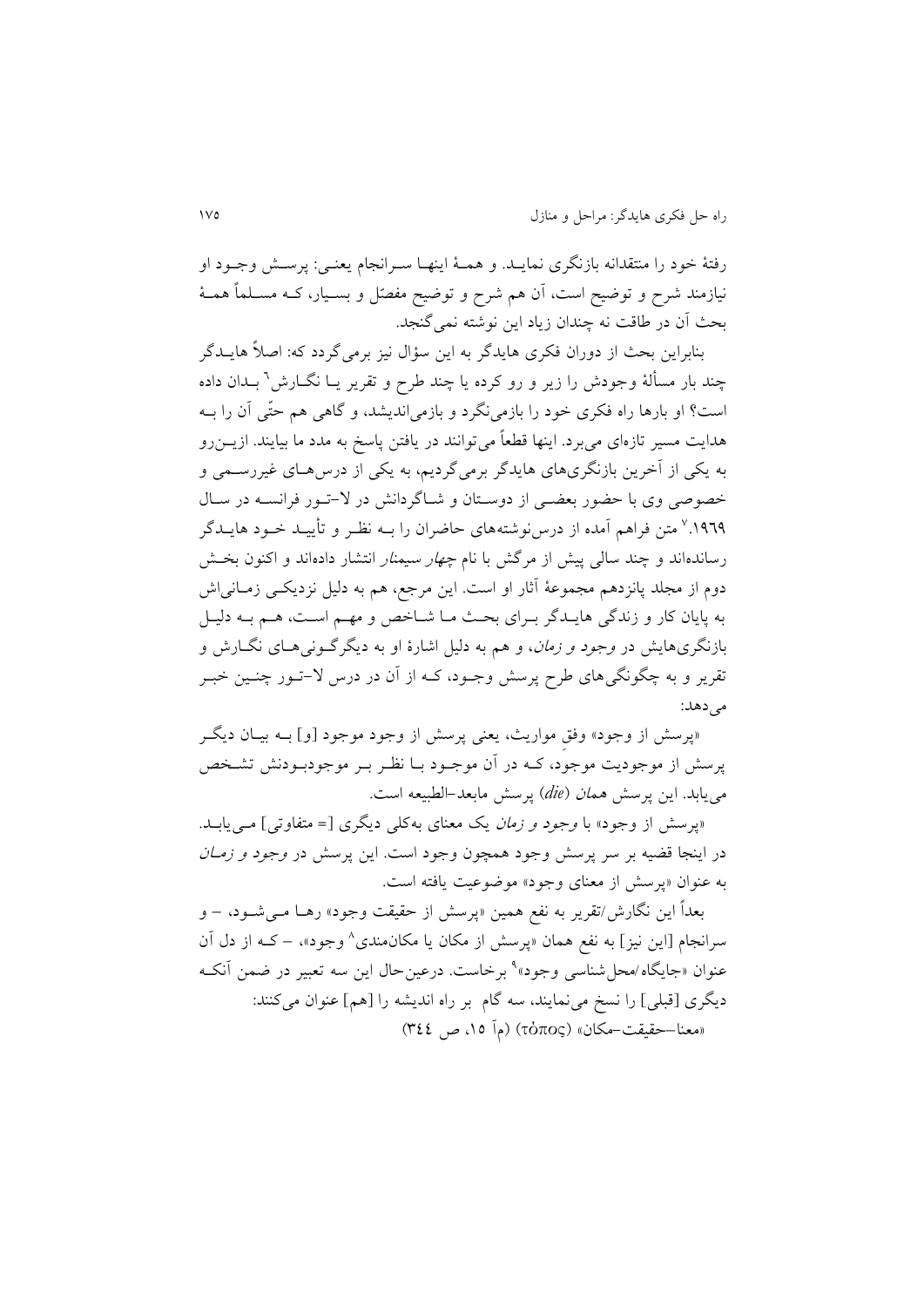مطلب روشن است: هایدگر سه طرح یا نگارش پرسش از وجودش را نام می برد که به دنبال هم آمدهاند، و هر يک درعینحال گويای گامی يا مرحلهای از راه فکری او نیز هستند. بنابرين به اعتبار نگارش های پرسش وجود، هايدگر می گويد سـه مرحلـه در راه فکريش پيموده است.

ولی او در اينجا چیز زيادی دربارۀ آن دورهها، آغاز و انجامشان و يا درباارۀ مساائل درتنیده بـا آن نگـارش هـا و پـردازش هـای پرسـش وجـود نمـی گويـد؛ فقـط پرسـش بنیادينشان، پرس ِ وجود، را مروری میکند. بنابراين با بازنگریهاای هايادگر در نقال قول بالا، نمی توان «گمراهها يا بیراهههای جنگلی»ای را بازشناخت، که او در پــی طــرح پرسش از وجود در هر دوره پیموده است. گذشته از اینها هایدگر دوران نسـبتاً طـولانی پیش از *وجود و زمان* را نیز مسکوت میگذارد. گاه او طوری سخن میگوید که گــویی<sup>ً</sup> آغاز پرسش وجود با همین کتاب بوده است. درحالی که بــه گفتــهٔ خــود او پرســش از وجود را از نوجوانیای آغاز کرده بود.

با همۀ اينها با دقت در همان نقل قول و به مدد ديگر بازنگریهای هايدگر، می تــوان اين مراحل را دقیقتر کرد و بازۀ زمانی هر يک را نیز کاه هايادگر باه ساکو برگازار کرده، دست کم به تقريب مشخص ساخت. همچنين به کليّتی از مسائل مـورد بحـث او در هر دوره دست يافت؛ بهخصوص بــه کمـک درس۵مـای بسـياری کــه در پــس;دمينــهٔ سخنرانی ها، رسالهها و کتابهايش ايراد میکرد. مهمترين خصوصيت درس۵های وی بـه اشارۀ بسیاری از هایدگرشناسان، «برنامه-داربودن» آنها است، یعنـی درس۵حـای هایــدگر اصولاً برنامههای منظم فکری و فلسفی خاصی را دنبال میکنند؛ مسلماً با نظر و ارجـاع به مسألۀ وجود. پس هايدگر خود را تنها به تقريرهای پرسش وجــود و نتــايج مفهــومی آنها مشغول نمیداشت. انديشه و فلسفۀ او که سيسـتمی يـا نظـامپـرداز و منطــقمحــور نیست، تا بر مبنای مفهوم و مسألۀ وجود ْنظامی منطقی را بسط دهد و بنا کند. این است که هايدگر در بند [پاراگراف] دوم نقل قول بالا، رها از منطق مفهومی، مـی گويــد اصــل سؤال *وجود و زمان* پرسش از حقیقت وجود بــوده، ولـــی آن را بــه صــورت پرســش از معنای وجود درانداخته است. هایدگر در همان *سمینارها چند صـفحه* پـیشتـر از نقــل قول بالا به صراحت میگوید که پس از *وجـود و زمـان* پرسـش از حقیقـت وجـود را مطرح کرده است؛ البته پس از اشاره به *وجود و زمان* و به اینکه معنای وجود را در ایس کتاب بايد برمبنای مفهوم «طرح» `` فهميد. دليل اين تغيير را نيز در اينجا میگويد: طـرح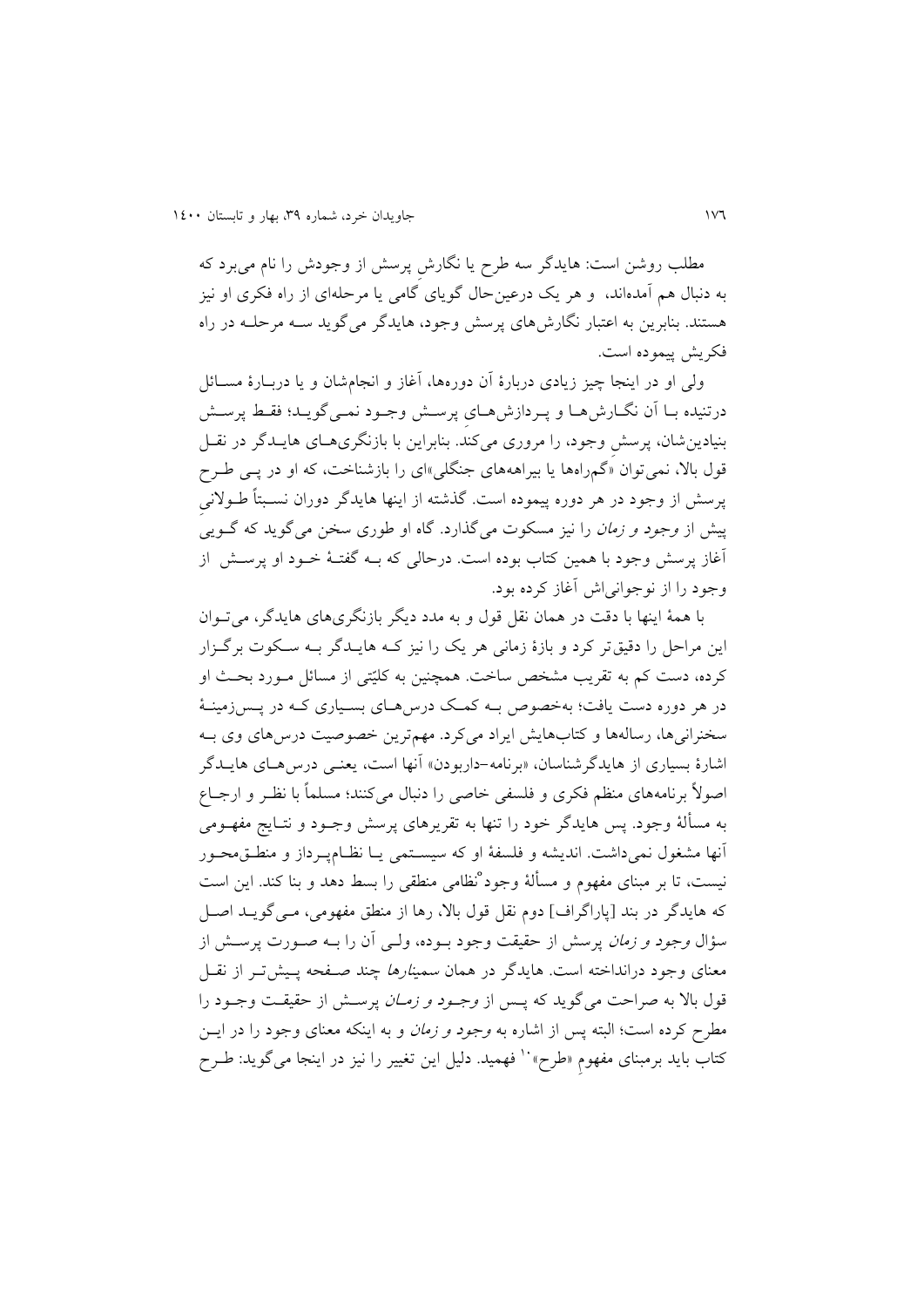و طبیعتاً معنا، بهخصوص به دلیل سیطرۀ سوبژکتیويسم دورۀ جدياد، باه ساادگی اماری انسانی تلقی میشود، که بر خالف مقصود کتاب است. هايدگر میگويد:

برای أنکه با اين کجرأيی/کژرايی'' رويارو شويم و از «طرح»ْ معنايی را دريابيم، کــه طرح در آن محفوظ می•اند (معنای متعلق به پیوستگی گشایشبخش)<sup>۱۲</sup>، اندیشهٔ پس از وج*ود و زمان* تعبیر «حقیقت وجود» را جانشین «معنای وجـود» کـرد. و بـرای آنکـه از هرگونه خلط معنای<sup>۱۳</sup> حقیقت پرهیز نماییم، تا ممانعت کنیم از اینکه حقیقـت همچـون درستی/صدق احیاناً فهمیده شود، »حقیقت وجود« را با »مکانت« وجود توضیح داديم – ]يعنی[ حقیقت همچون مکانت وجود. همین درعینحال فهمی از مکاان باودنِ مکاان را پیش فرض می گیرد. ازین رو تعبیر محل شناسی وجود [را آوردیم]، که آن را بـرای مثـال در *از تجربۀ تفکر/انديشه می*يابيـد؛ همچنـين بنگريــد بــه مــتن ويــرايش شــدۀ فــرانتس لارزه<sup>، ۱</sup>: *هنر و مکان*. (م] ۱۵، ص ۳۳۵)

اين نقل قول خلاصه حاکي از چند مطلب است: اول سـه نگـارش و بيـان پرسـش وجود، شبیه به آنچه که در نقل قول پیشـین آمـد. دوم، دلیـل تحـوّل پرسـش از معنـای وجود به پرسش از حقیقت وجود، که پرهیز از سوبژکتیویسمی است کـه معنـا و طـرح وجود را امری انسانی میفهمد؛ درحالی که اينها را در اصل بايد به خود وجود يـا ذات و ماهیت آن، يعنی به حقیقتاش برگرداند. سوم، به ياد داشته باشـيم کـه گـاهی حتـی پرسش وجود هایدگر را در بدو امر بهآسانی نمیتوان بازشناخت؛ همانند همین پرسش از حقیقت وجود در *وجود و زمان* که خودش میگوید در آنجا به صورت دیگر پرسش از معنای وجود طرح|ش کرده بود. چهارم، زمان طـرح پرسـش از حقیقـت وجــود، کــه »پس از **وجود و زمان**« است، يعنی حدوداً در اواخر دهۀ بیست و اوايل دهاۀ سای. در واقع هم پرسش از حقیقت یا ذات و ماهیت امور، و از جمله از حقیقت وجود، پیش تـر در آثار او اصلاً جا و مقامی ندارد. پنجم، هم در این نقل قول و هم در پیشین اشــارهای میبینیم به اولویت تقریر پرسش از حقیقت وجود، که در آثارش گاه نیــز آن را پرســش از ذات/ ماهیت وجود میخواند، و گاهی هم پرسش از خود وجـود. و ایــن نیــز یعنــی هایدگر برای توضیح نگــارش۱عــای پرســش وجــود و در پــی آن، مراحــل و منــازل راه فکریاش به ترتیب زمانی اهمیتی نمیدهد. پس هایدگر توضیحِ صورتِهـای ســهگانــهٔ پرسش وجود و مراحل سهگانهای که در اين راه پيموده را نه به ترتيب زمـانی، بلکـه از میانۀ آن و از بعد از *وجـود و زمــان*، بــا ابتــدای از پرســش از حقیقــت وجــود توضــيح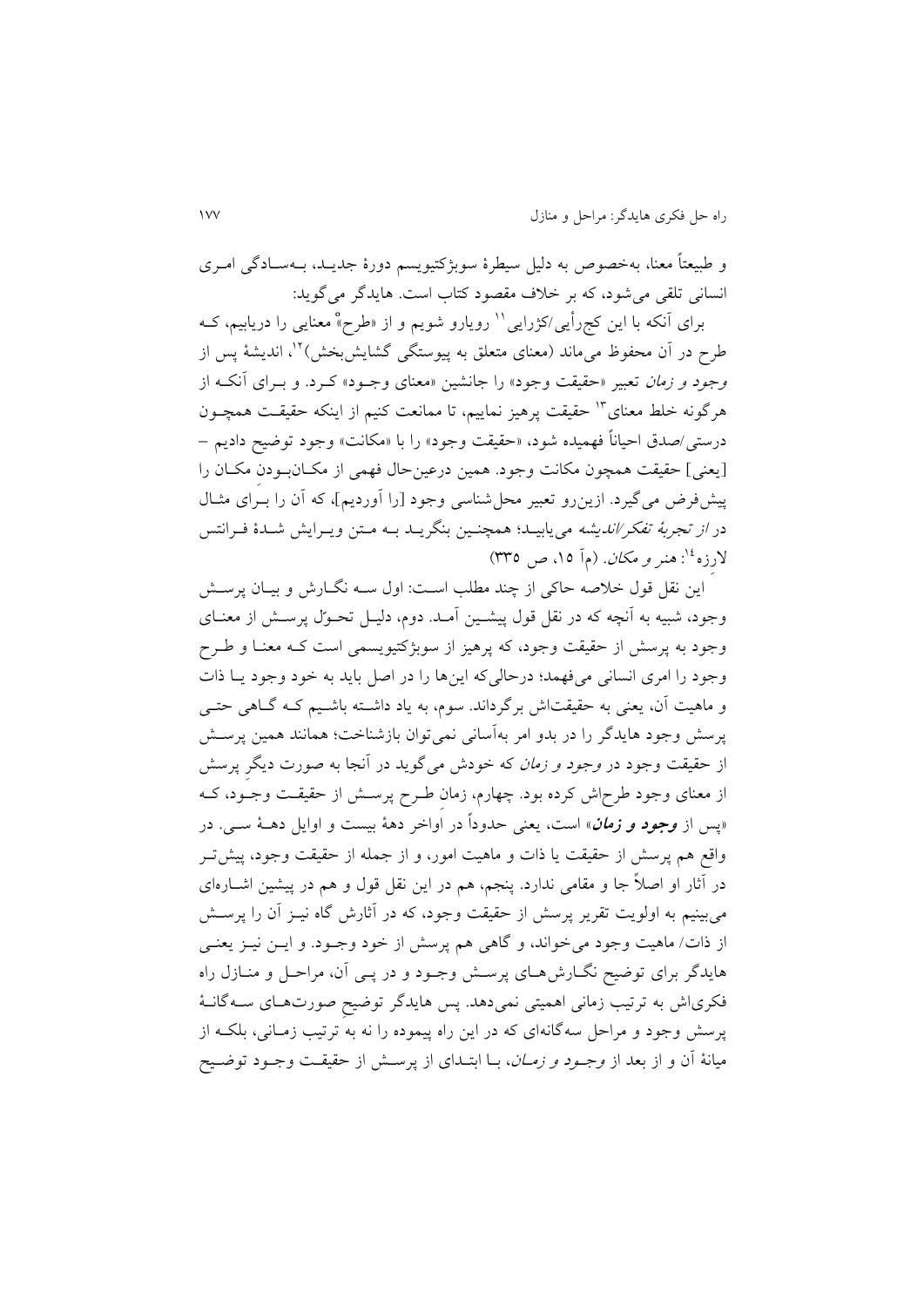میدهد، آن هم برای زدودن بدفهمی از مسألۀ معنای وجود. سطور آينده نیز در توضایح مراحل راه فکری هايدگر همين شيوۀ خود او را در پيش میگيرد:

.0 **مرحلۀ پرسش از حقیقت وجود**: اولويت ايان پرسا ماا را باه اواخار دهاۀ بیست و اوایل دهۀ سی سدۀ پیش برمی گرداند، بـه نخسـتین سـال۱هـای پـس از انتشـار وجود و زم*ان*. تحولات پرسش وجود که فقط به نگارش و بیان خـود آن برنمـی گـردد؛ تحولات ديگری نيز با آن همراهاند. هايدگر در اين سال ها نوشتن ادامۀ *وجو و زمان* (مآ ،03 ص 93-01(، و اين يعنی تمام برنامۀ فلسفی وجود و زمان را متوقف میکند. طباق مقدمۀ کتاب طرح اولیۀ آن دو قسمت اصـلی دارد، کــه هــر يــک نيــز خــود شــامل ســه بخشاند. *وجود و زمان* چاپشدۀ کنونی فقط دو بخش اول اَن طرح است، يعنی بخش معروف «زمان و وجود» و نیز کل سه بخش قسمت دوم را هایدگر هرگـز دیگـر در آن چارچوب ننوشت. به جای تتمۀ **وجود و زمان** او در سال 0313 سه رسالۀ ديگر منتشار می کند که همگی به مابعدالطبیعه میپردازند: *مابعدالطبیعه چیست؟، دربـارهٔ ذات جهـت* ک*افی (ه*ر دو در م۱ ۹)،°<sup>۱ ک</sup>انت *و مسئلهٔ مابعدالطبیعه*.'`خود عنوان اغلب درسـگفتارهای او در نیمۀ اول دهۀ سی سدۀ گذشته باز اشتغال او به مابعدالطبیعه را نشان میدهند: مثلاً درسگفتارهای *آغازین بْنیانهای مابعدالطبیعی منطق با ابتدای از لایبنی*تس<sup>۱۷</sup> (م] ۲۳) در نیم سال تابستانی ۱۹۲۸، *مفـاهیم بنیـانی مابعدالطبیعـه: عـالـم- پايانمنـدی/ محـدوديت*-تن*هايی/عزلت <sup>۱۸</sup> (م*آ ۲۹/۳۰) در نیمسال زمستانی ۱۹۲۹/۳۰، *ارسـطو، مابعدالطبیعـه IX*، 1-3*. دربارۀ ذات و واقعیت نیرو/ قوه*°' (م] ۳۳) در نیمسال تابستانی ۱۹۳۱ و ســرانجام در*آمدی بر مابعدالطبیعه* ۲۰ (م1 ٤٠) که در نیمسال تابستانۀ ۱۹۳۵ ایراد کرد. باز اگر به یاد بیاوریم که پرسش از حقیقت، ذات یـا ماهیـت امـور، اصـلی تـرین صـورت پرسـش مابعدالطبیعی از زمان ارسطو است، لااقل به باور خود هایدگر (مآ ۱۱، ص ۱۱ به بعـد)، آنگاه رسالۀ *دربارۀ ذات حقیقــت* `` ( ۱۹۳۰) و درسـگفتارهای *دربـارۀ ذات حقیقــت. در* بـاب تمثيــل *غــار افلاطــون و تئــايتتوس ''*' (١٩٣١/٣٢) (م1ّ ٣٤)، *وجــود و حقيق*ــت (م1ّ ۳٦/٣٧) که خود شامل دو درسگفتار جداگانه در دو نیمسـال متـوالی اسـت: ۱. *پرسـش* بنی*انی فلسفه* در نیمسال تابستانی ۱۹۳۳ و ۲. *دربارۀ ذات حقیقت* در نـیمسـال زمسـتانی ۱۹۳۳/*٤، و نیز منطق همچـون پرســش از ذات زبــان* ۲<sup>۲ (</sup>م1 ۳۸) در نــیمســال تابســتانـی ١٩٣٤ را هم حتماً در ذيل اشتغال هايدگر به مسـألۀ مابعدالطبیعـه خــواهيم آورد. حتــي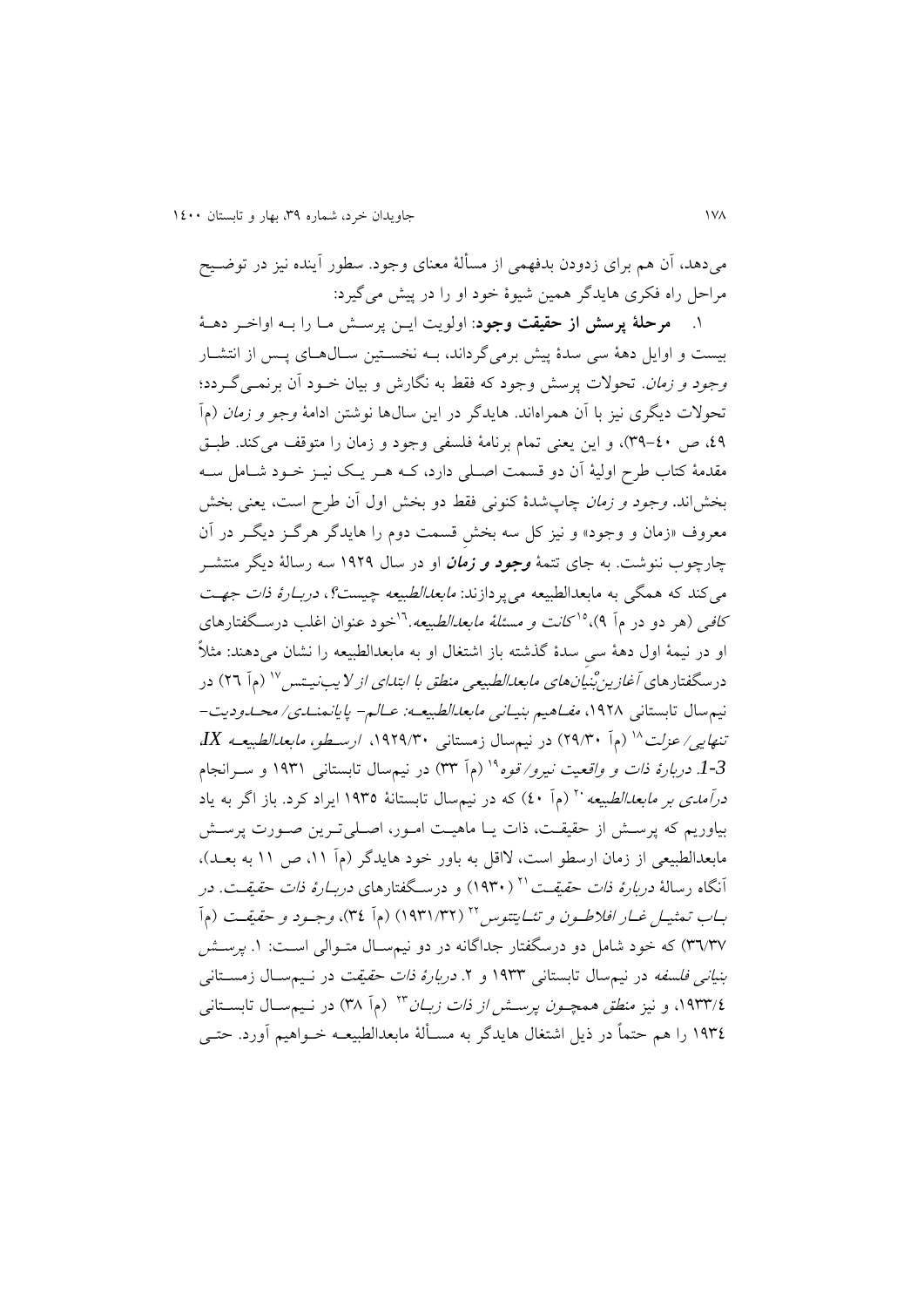درسگفتارهای او دربارۀ ایدئالیسم<sup>۲۶</sup> و نیچه در نیمۀ دوم دهۀ س<sub>ی</sub> را مــیتــوان تــأملات هايدگر دربارۀ آخرين مرحلۀ مابعدالطبیعه دانست که امروزه روز در آن به سرمیبريم.

در غالب آثار هایدگر تا پیش از نیمۀ دهۀ سیِ سدۀ پیشین، او نسبت به مابعدالطبیعــه نهايتاً موضع ايجابی دارد. در همین سالαا او بههرحال میکوشـید مابعدالطبیعـۀ خـاص خود را با نام «مابعدالطبیعۀ دازاین»°٬ بنیان بنهد، که کمی پیش تـر آن را «هسـتـیشناســی دازاین»<sup>۲۱</sup> و «هستی شناسی بنیادین»<sup>۲۰</sup> هم نامیده بود؛ هستی شناسی و مابعدالطبیعهای کــه ابتدا و ابتنايش بر دازاين است و به اعتبار آنکه بنيادين هم هست درعينحال در بن همۀ اشکال هستی شناسی و مابعد-الطبیعه در جریان است. به همـین دلیـل هایـدگر در همـهٔ درسگفتارهای اين سال@ايش دربارۀ مابعدالطبیعه دست به شرح و تفسیر مابعدالطبیعه و بزرگانش با رجوع به مابعدالطبیعۀ دازاین میزند.

ولی اين موضعِ نهايتاً مثبت و ايجابیِ هايدگر نسبت به مابعدالطبیعه حدوداً تا اواسط دهۀ سیِ سدۀ بیستم ادامه می یابد. در آن حدود زمـانی چــرخش دیگــری در راه فکــری هايدگر پيش می آيد، که در جهت سلب و نفی مابعد-الطبيعه، يعنـی غلبـه بـر آن اسـت. ايناستکه در عمل، هم از بنیان نهادن مابعدالطبیعه دست میکشد، و هم مواجهاۀ او باا مابعدالطبیعه و بزرگانش فقط به شرح و تفسیر محدود نمیماند و بار کارشـان را بیشـتر بر شرح به جرح میگذارد؛ بخصوص در تعریض[ش^' به نیچه کـه هـیچ|نگــاری وی را آخرين مرحلۀ مابعدالطبیعۀ غربی میبیند و از اين پايان تمام تااريخ مابعدالطبیعاه تاا باه افلاطون را بهیکباره بازمینگرد و ذات این تاری بلند را هـیچانگارانــه مـییابــد. بیشــتر درسگفتارهای هایدگر در نیمۀ دوم دهۀ سی دربارۀ نیچـهانـد،°٬ کـه خـود در سـتیز بـا مابعدالطبیعه و گذشت از آن میانديشید. درحقیقت هايدگر در نیمۀ دوم دهۀ سای وارد گفتگوی فکری و فلسفی با نیچه میشود، که حاصل همسخنیاش با او را بهویـژه بایــد در مسألۀ غلبه بر مابعدالطبیعه دید و در کوشش های گونـاگونش بـرای مابعـدالطبیعی نیاندیشیدن. از این رو هایدگر از «آغازی دیگر» میگوید (م] <sup>7</sup>0، مثلاً شــمارههـای ۹0-83(، که مابعدالطبیعی نباشد، و از »تاريخ وجود« که تاا کناون مابعادالطبیعی باوده و در آينده حتماً بايد غير از اين باشد (م] ٦/٢، فصل(های هفت تا نه). مابعدالطبیعه بههرحـال در اين دورۀ سلب و انتفاء هنوز هم در فلسافۀ هايادگر موضاوعیت تماام دارد؛ منتهای بحث او ديگر بر سر سلب و انتفاى آن است.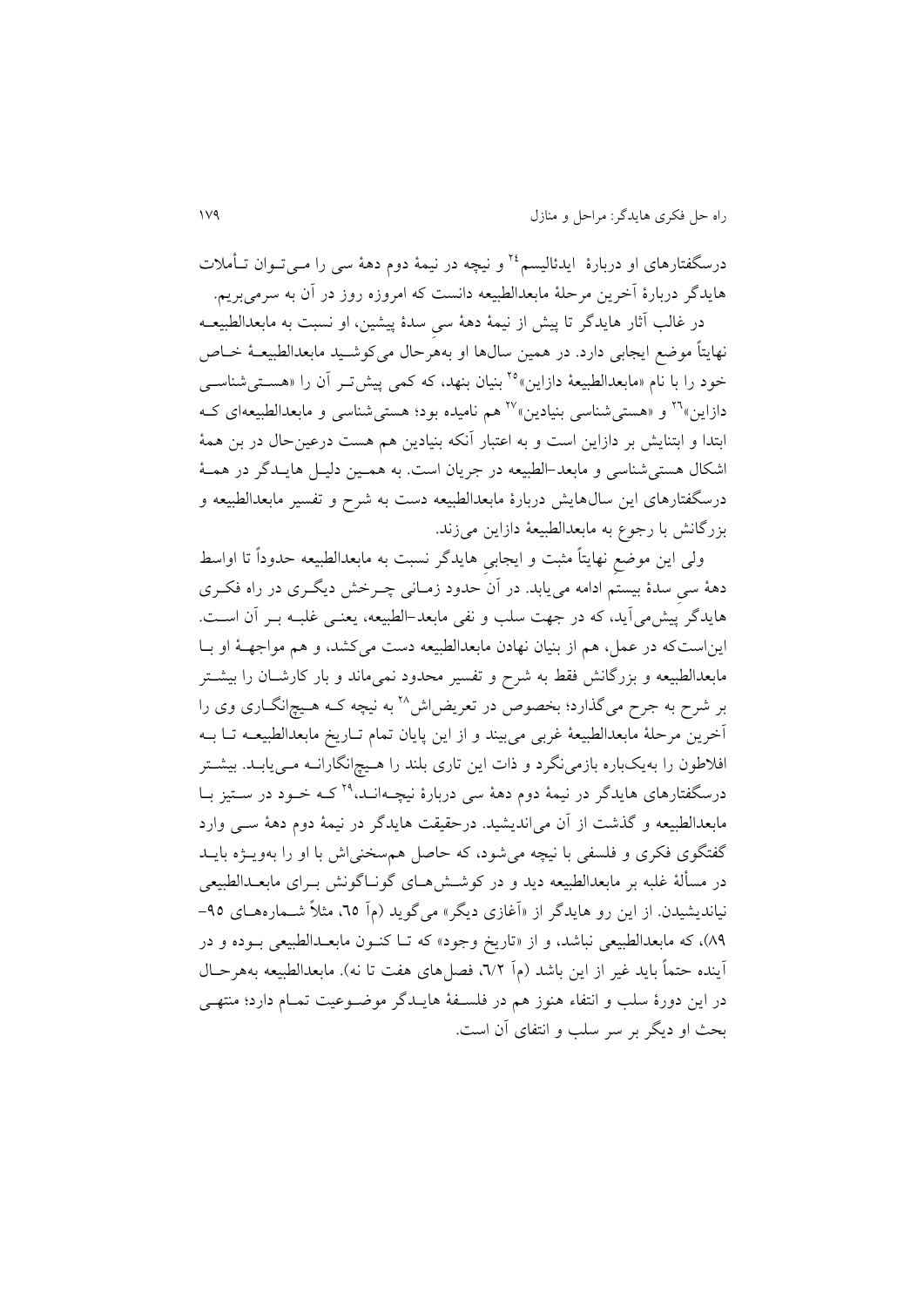خلاصه پس از انتشـار *وجـود و زمـان* کلمـهٔ مابعدالطبیعـه بــهيـکيــاره بــر صــدر درسگفتارها و اصالً انديشۀ فلسفی هايدگر مینشیند و ديگر جای تأويل/هرمنیوتیاک و پديدارشناسی را در فکر و زبان او میگیرد. بعدها هم او تصريح میکند که در کارهاای اخیرش دیگر تأویلیات را به کار نمـیبـرده اسـت (مآ ١٢، ص ٩٤). پـس مابعدالطبیعــه همچون مسئلهای فلسفی اکنون به قلب انديشه هايدگر میخزد. مسئلۀ وجود نیز طبیعتااً از اين به بعد همراه با مابعدالطبيعه ظاهر می شود، که با خود بسياری موضوعات تـازه را هم به میدان میآورد. مابعدالطبیعه بههرحال مرحلۀ تازهای را در راه فکری هايدگر رقام میزند. خود او نیـز کوتـاهزمـانی پـس از انتشـار *وجـود و زمـان* بـهصـراحت انديشـهٔ مابعدالطبیعه را آغاز مرحلهای تازه از راه فکريش می|نگارد. هايـدگر در نامـۀ مـورخ ١٢ سپتامر ۱۹۲۹ به الیزابت بلوخمان ۳۰ با اشاره به درسگفتار *مفاهیم بنیـانی مابعدالطبیعـه* از آغاز مرحلهای نو در راه فکري میگويد و بر آن مهر "مابعدالطبیعه" میزند:

با درس گفتارم مابعدالطبیعه در زمستان میباید موفق بـه شـروعی کـاملاً نـو شـوم. )Heidegger-Blochmann:33

درنتیجه اين دوران را درعینحال میتوانیم "دوران يا مرحلاۀ مابعادالطبیعی " انديشاۀ هايدگر بناميم، به اميد آنکه درآمد روشنتری باشد به مباحث اين دوران. دوبـاره تکـرار میکنیم که دوران مابعدالطبیعه خود دو دورۀ کوچکتر را در بر میگیارد: دورۀ ايجاابی مابعدالطبیعه که تقريباً در نیمۀ اول دهۀ سی سدۀ پیشاین اسات و او ساعی در گذاشاتن بنیان و بنیادی برای آن و در آن میکند؛ و دورۀ نفی و سلب و غلبه بار مابعدالطبیعاه، از نیمۀ دوم همان دهه به بعد تا به انتهای اين دوره در اوار دهۀ چهل.

ولی دوران پرسش از حقیقت وجود یا دوران مابعدالطبیعه تا به کی طول می کشد؟ پاسخ را در «پیشگفتار» هایدگر بر کتاب دو جلدیش *نیچه* در سال ۱۹٦۱ می یـابیم. او در اينجا می $i$ ويسد که با انتشار اين کتاب میخواهد بـر دورهای از راه فکـری رفتــهاش «از ۱۹۳۰ تا *نامه دربارۀ امانیسم/ انسانی اندیشی* (۱۹٤۷)» روشنایی بیفکند. پس هایــدگر اولاً اين مرحله از راه فکری|ش را يکپارچه میبیند و ثانياً آن را در ضمن از قبل و بعــدش متمايز میکند. از چند متن نيز در اينجا نــام مــیبــرد: ۱) *دربــارۀ ذات حقيقــت* (١٩٤٢). آموزهٔ افلاطون دربـاب حقیقـت \" (١٩٣٤)، شــرح و توضــيحاتـى بـر شــعر هولــاـرلين \" (١٩٥١). هايدگر بر زمان پديدآمدن متنها هم تأکيد دارد کــه در نوشــتهاش، عــلاوه بــر سال انتشارشان که داخل دو ابرو گذاشته، جداگانه توضیحشان میدهد. دو متن نخسات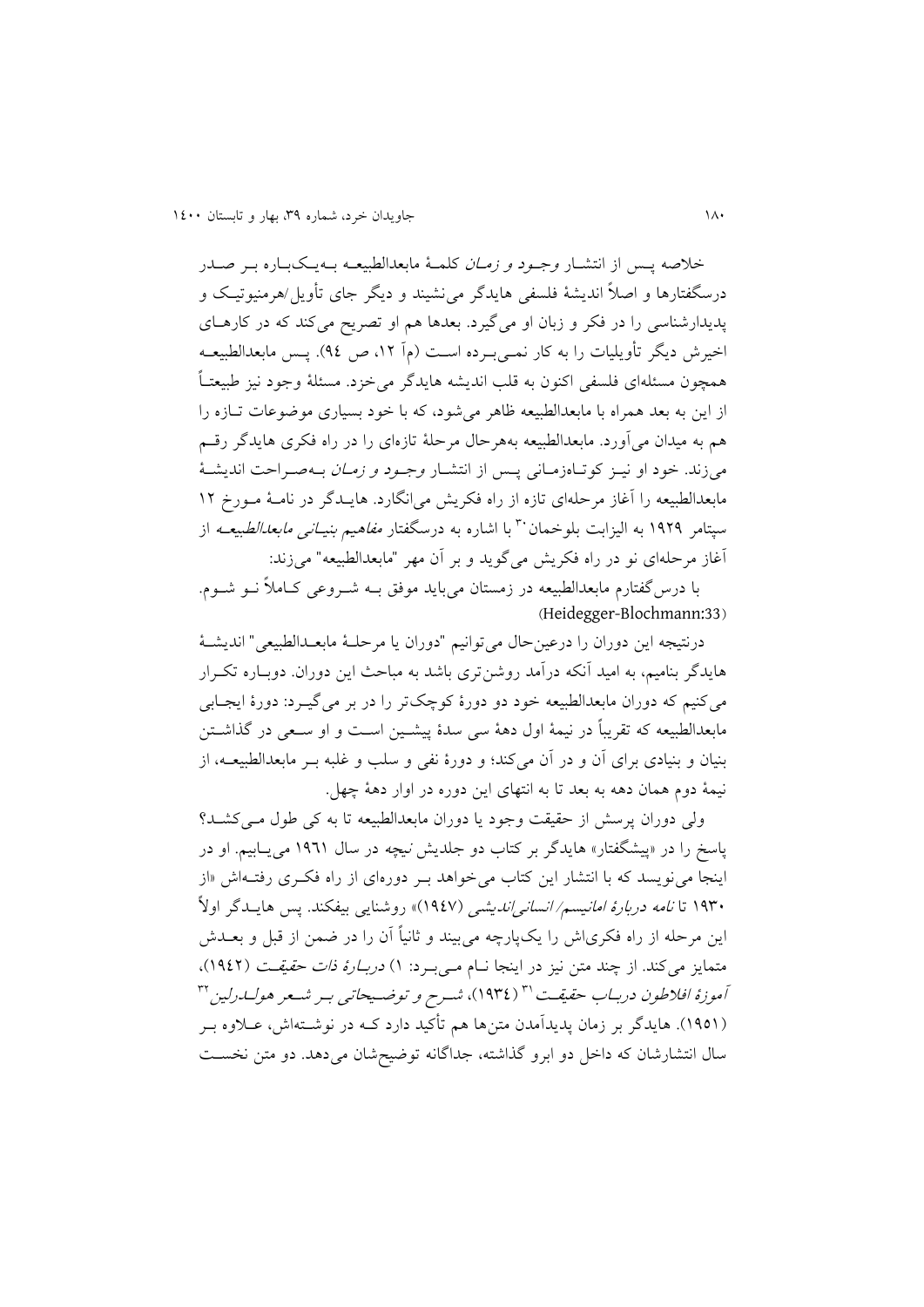در سال ۱۹۳۰/۳۱ پديد آمدهاند و متن سوم هـم «يـک رسـاله و سـخنرانی۵هـايی» را در فاصلۀ زمانی ١٩٣٦ تا ١٩٤١ در برمیگیرد. ولی این متون «فقط غیرمسـتقیم چیزکـی از راه را می شناسانند». (مآ ۰/۱٪، ص XII) باز دربارۀ همین مرحلۀ راه در صـفحۀ اول *نامــه دربارۀ امانیسم/ انسانی اندیشی* چاپ مجموعه آثار یادداشتی در پاورقی از خــود هایــدگر آمده، که ظاهراً آن را برای چاپ اول آن در سال 0303 نوشته است:

چاپ اول ۱۹٤۹: مطلب گفته شده در اينجا نخست در هنگام نوشتن[اش] انديشـيده نشده، بلکه مبتنی بر مسیر راهی است که از ۱۹۳۳ اغاز شــده،''' در «انــات» <sup>۲</sup>' کوششــی برای اينکه حقیقت وجود را بهسادگی بیان کند. – نامه هنوز هم به زباان مابعدالطبیعاه سخن میگوید، و البته آگاهانه. آن زبان دیگر در پس زمینه مانده است (مآ ۹، ص ۳۱۳).

هايدگر در اينجا مشخصۀ بارز اين بخش از راه خود را بحث حقيقت وجود میداند. ولی درعین حال آن را با مابعدالطبیعه نیز مشخص میکند، ازین طریق کـه زبـان *نامـه* را مابعدالطبیعی می خواند، منتهی می گوید به عمد چنین زبانی را بر گزیده است. بــاز زبــان مابعدالطبیعی *وجود و زمان* و اجبار آن را نیز هایدگر بارها بهصـراحت گــوش زد کــرده است. اما دربارۀ رفب زبان مابعدالطبیعی در تمام اين دوران چیزی نگفته اسات. بناابراين برگزيدن عنوان مابعدالطبیعه برای ايـن مرحلـه از راهِ هايـدگر و تمييـزش بـدان سـخن گزافی نیست. (مآ ۹، ص ۳۱۳)

اکنون میتوان دربارۀ ربط مسألۀ مابعدالطبیعه با پرسش از حقیقـت وجــود هـــم ايــن نکتۀ مهم را گفت: هايدگر پرسش اصلي مابعدالطبيعه را که پرسش از چيسـتی و ذات و حقیقت امور است برمی گیرد°۳ و آن را نه تنها به مسائل مابعـدالطبیعی، مـثلاً بــه "اصــل جهت کافی"، به "حقیقت" و یا حتی به خود مابعدالطبیعه بسط می دهـد، بلکـه در بــز و بنیان همۀ اینها، سؤال را بالاخره متوجه خود وجود نیز میکند و از ذات و ماهیت یـا از حقیقت آن هم می پرسد. البته خود هايدگر اين ربط را به گونهای ديگر میفهمـد. او در اينجا دو پرسش اصلي مابعدالطبیعه در مورد وجود دارد را از هم تمیز می دهد: «پرسش هدايتبخش» پاسمدالطبیعه و «پرسش بنيانی/ افکن/گذار» هم ايت بخايتبخش همان پرسش معروف مابعدالطبیعـه است از موجـود مـن حیـث هـو يـا از موجـود بهطورکلی. مابعدالطبیعه از ارسطو تا هگل و نیچه در ذیل هدایت این پرسش پا در همۀ راههای رفتهاش نهاده است. ولی در بن و بنیان اشتغال به این پرسش همیشگی، پرسـش از خود وجود قرار دارد، که با هیچ موجودی قابل قیاس و فهم نیست. مابعدالطبیعــه بــه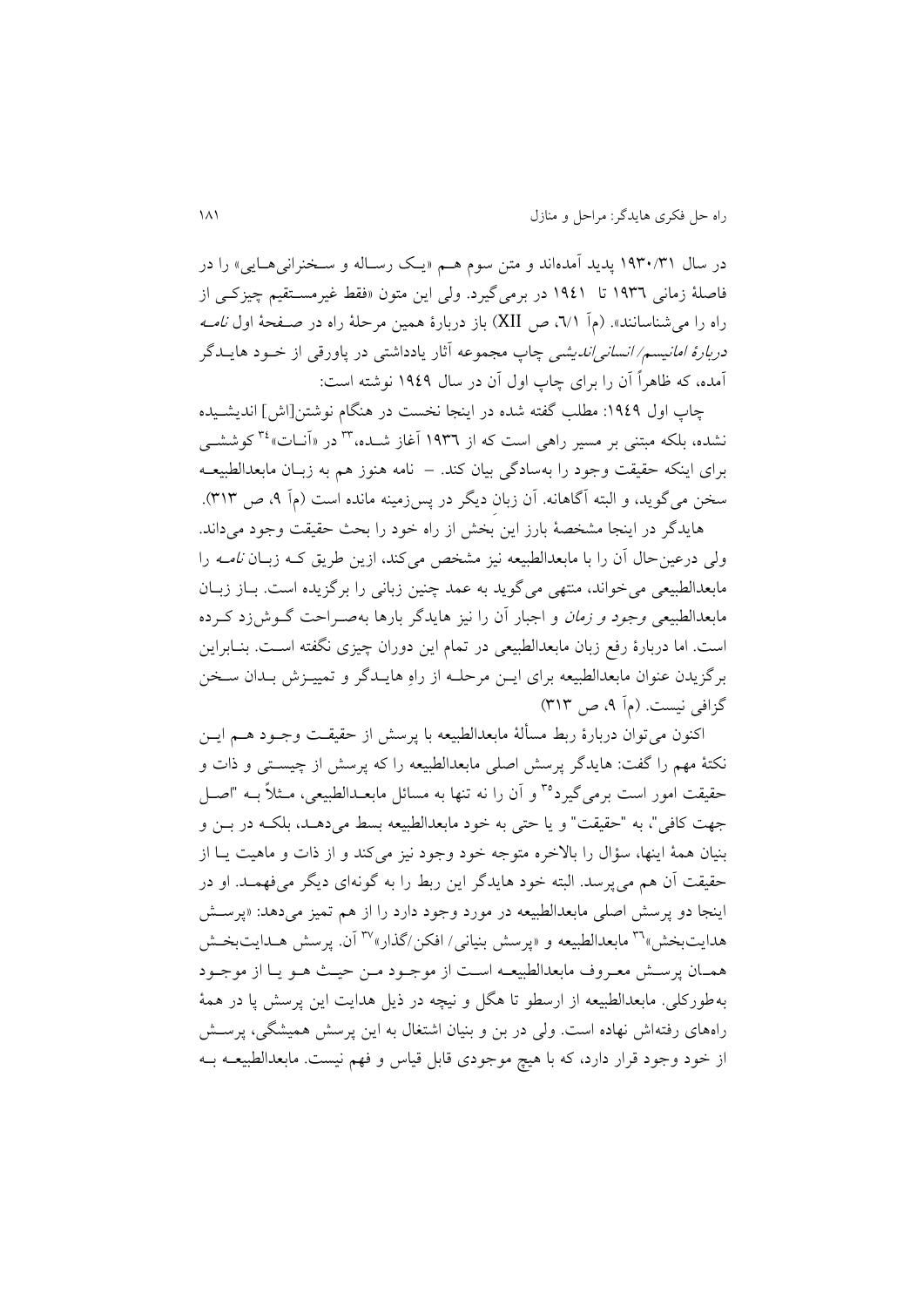دلیل اشتغالش به موجود ذاتاً نمی تواند از خود وجـود بپرسـد و از آن غافـل مـی مانـد. بههرحال «تمییز میان وجود و موجود» پیششرط تفکیک آن دو پرسش است و جـدایبی راه هايدگر از سنت جاری و ديرپای مابعدالطبیعه.

**.2 محلشناسی یا جایگاهشناسی وجود**: پرس وجاود بناا بار هار دو نقال قاول پیشین از *سمینارها*، سرانجام در آخرین منزل خود پرسش از حقیقت یـا ذات وجـود را نسخ میکند و به پرسش از محل يا جايگاه وجود میانجامد. زمان اين اتفاق را نيز نقـل قول برگرفته از *نیچه* بازگفت، که در اواخر دهۀ چهل روی داده است. فقط آن "محل" و "جايگاهی" که هايدگر وجود را در آن میجويد، درحقیقت چیز ديگری نیست جز زبان و صورت اصیل اش شعر. پس برای درآمدن به بحث محل شناســی وجــود، مــی بايــد آن جملۀ معروف هايدگر را به ياد بیاوريم که: »زبان خانۀ وجود است«. اين جملاۀ مشاهور را گويا هايدگر نخستين بار در *نامه دربارۀ امانيسم/ انساني انديشــي* نوشــته اســت (م] ۹، ص ٣١٣). پس هايدگر در آخرين مرحلۀ بزرگ راه فكرىاش سـراغ وجـود را از خانـۀ زبان میگیرد. اما تا به آن خانه و زيانی که او میانديشد، راهی است بلند. از ايان رو او مسائل وجود را به اعتبار زبان يا چنان که خودش میگويد «در راه زبان» طـرح کـرده و بسط میدهد (مآ ۱۵، ص ۷-۳۶٦). يعنی مهمترين مباحث و مسائل اين مرحله – دست کم به زعم نگارندۀ اين سطور – در فصول کتابی به همين نام *در راه زبان* آمدهاند (جلد 01 از مجموعه آثار(، که گردآوردۀ سخنرانیهای هايدگرند دربارۀ زبان و شاعر. در ايان دوره که تقريباً از اواخر دهۀ چهل سـدۀ پـيش شـروع مـيشـود، هايــدگر ديگـر اسـتاد بازنشستهای است که در رسمی دانشگاهی نمیدهد، ولی برنامۀ جديد فلسافی خاود را در سخنرانیها و درسهای غیررسمیاش پیش میبرد، که عمـدتاً یــا دربــارۀ زبــان و حقیقت آن است، و يا دربارۀ شعر شـاعرانی چــون هولــدرلین، تراکــل و ريلکــه. حتــی درسگفتارش دربارهٔ *اصل جهت کافی* ™ (ماً ۱۰) هایدگر بنیان و بنیاد بحث خــود را بــر زبان و نو بیان و تأکیدهای بیانی میگذارد.

اما در مرحلۀ محل شناسی وجود، چنانکه از خـود تعبیــر هــم پیــدا اســت، مکــان در وجودشناسی هايدگر تقدّمی و اولويتی می يابد. بنابراين از تقدّم مکان بـر زمـان در ايـن دوره نیز سخن میتوان گفت؛ البته به اين معنای خاصی که زبان، خانه و جاای و محال وجود است. او در اين دوره ديگر همانند باب هفتـادم *وجـود و زمـان* نمـی کوشــد کــه مکان-مندی خاص دازاين را به زمان مندی او احاله دهـد. (م آ ۲، ۷۰ §) اينـک اگـر بــه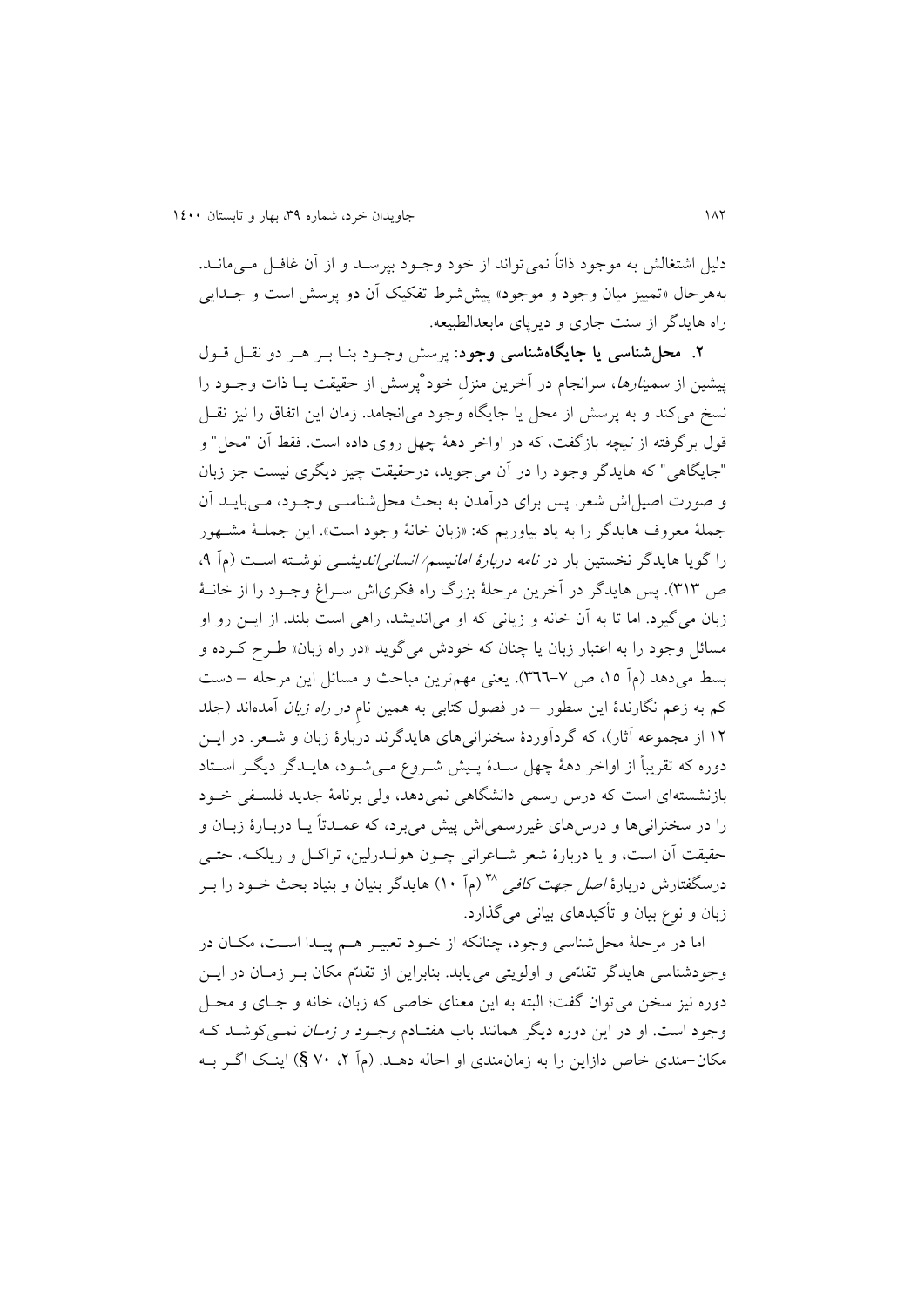اعتبـار همـين اولويـت و تقـلةم مكـان برگـرديم و تمـامی راه رفتـۀ فكـرى هايـلدگر را بازبنگريم، برخلاف تلقّى رايج بايد بگوييم در انديشۀ هايدگر همـواره مکــان مقــدّم بــر زمان بوده است؛ منتهی باز با تکیه و تأکید بر معنای خاص مکان يعنی زبان. درحقیقات اين گفته همسخنی يا تفسیر اين جملۀ هايدگر است که میگويد:

«… من فقط يک چيز را میدانم: چون تأمل دربارۀ زبان و وجود از اوايل، راه فکريم را تشخص می بخشند، پس بحث [از اين دو] حتی الامکان در پس زمينــه مــی مانــد». (مآ ، ص  $\mathcal{M}$  ) ( $\mathcal{M}$ 

بنابراين هايدگر موافق با اين تلقى رايـج نيسـت کـه دو مبحـث وجـود و زمـان راه فکریاش را رقم زده، در نتيجه برای خواندن هايدگر هم نبايد نابهجا بر *وجـود و زمــان* تأکید کرد. به بیان دیگر تأکید بیش از حد بر اهمیت مسألۀ زمـان در فلســفۀ هايــدگر و تلخیص اندیشهاش با *وجود و زمان* برخلاف فهم خود او است از راه فکری اش.

بهعلاوه جای اصطلاح هایدگری «اتفاق»ً<sup>۳۹</sup> نیز حتماً باید در اینجـا معلــوم کــرد، کــه خود مي گويد «از سال ١٩٣٦ كلمۀ هدايتگر<sup>٤٠</sup> انديشۀ من» بـوده اسـت (م] ٩، ص٣١٦). مسلماً اتفاق را پیش از هر چیز به اعتبار زبان میباید فهمید، یعنی آن را مکـان و محلـی دانست برای اتفاق يا اتفاقِ وجود، همان طور که خود او میگويد:

زبان [پیش تر] «خانۀ وجود» نامیده شد. همو مأمن حضـور اسـت […] خانــۀ وجــود [اری] زبان است، زيرا زبان همچون نقل/ حکايـــتـِ<sup>11</sup> چگــونگی اتفــاق هســت. (م۱ ۱۲. ص 155(

ولی اين کليدواژۀ انديشۀ هايدگر از سال ١٩٣٦، طبيعتاً نمی تواند بـه دور از تغييــر و تحول بماند، بهخصوص که انديشۀ او را همچون راه يا راه فکری لحااظ کارديم و بعاد قائل به چرخش و گشتی مهم در آن، در اواخر دهۀ چهل شدیم. معمولاً *تعلیقات* را متن اصلی مبحث اتفاق میدانند، ولی اين اثر نه يگانه متن اين بحث است و نه آخرين آنهـا. مقايسۀ ميان اتفاقی که هايدگر در *تعليقات می گ*ويد با *در راه زبان* بهسادگی "چــرخش و گشت" در معنای اتفاق را نشان می دهد؛ که مسلماً بحث مفصل اش در طاقـت کـم ايــن صفحات نمی گنجد. فقط اجمالاً بايد بهاشاره آورد که صورت تازهای از اتفاق کــه بــا، و در زبان روی میدهد، اولاً دیگر هماننـد صـورت پیشـین|ش در تع*لیقـات* در نســبت و تعلق میان وجود و دازاين دست نمی دهـد، هرچنـد هايـدگر در ايــن جـا بــهصـراحت میکوشد وجود را به اعتبار حقیقتاش به پرسش بگیرد. اصلاً در همین دورۀ آخر است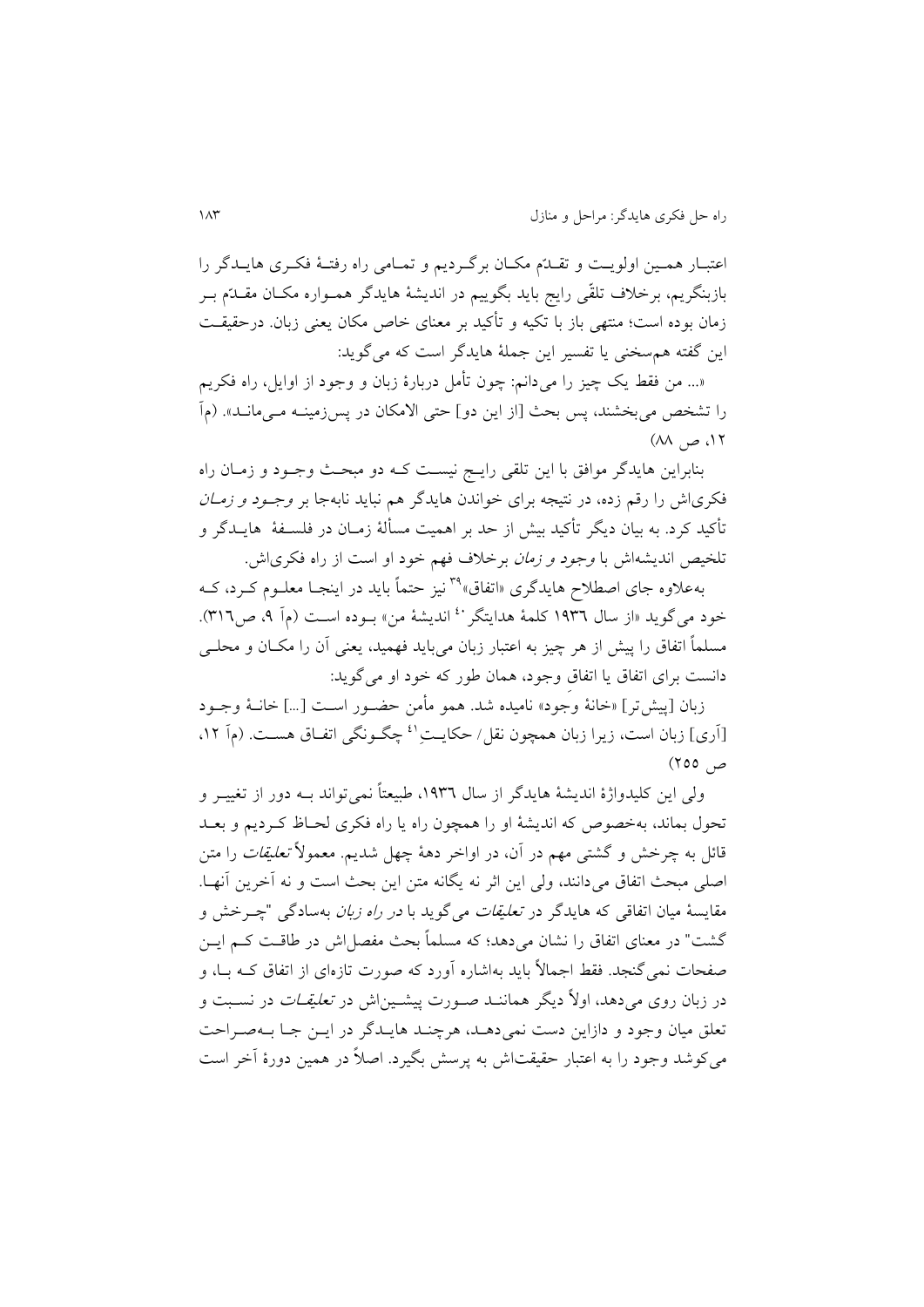که دازاين واقعاً مرکزيت و محوريت خود را در انديشۀ هايدگر از دست میدهاد و باه جای آن سخن از «میرنده» یا «فانی»<sup>٤٢</sup> میرانَد، آن هم در قبال خدایان در زیــر آســمان و بر روی زمین، یعنی در «چهارگانۀ»<sup>۴</sup>\* معروفاش (مثلاً م] ۱۲، ص ۱۹). در *گفتگــو* نیــز دازاين اصلاً نقش در خور توجهی ندارد، گرچــه هايــدگر بــا دازايــن تعــابير نــوی هــم می سازد و از «دازاين آسـيای شـرقی» (مآ ۱۲، ص ۸۳) و «دازايــن ژاپنــی» (مآ ۱۲، ص 010( میگويد، البته در قبال »دازاين اروپايی« مآ ،01 ص 89(. در ايان ماتن جاز ياک مورد ديگرِ «دازاين ما» (مآ ١٢، ص ٨٤) سخنی از دازاين در ميان نيست.

ثانیاً هایدگر اتفاق را بهمرور آنقدر بسط میدهد که خود بنیانیتر از وجود می شود. پس خود وجود به صور حالتی از اتفاق يا رويداد درمیآيد. منتهی هايدگر باز حالات ديگری برای اتفاق بازمیشناسد، يعنی عدم را، که قبلاً نيز در سال0های نخسـت پــس از وجود و زم*ان* به صورتی دیگر به آن پرداخته بود. پس اتفاق در دو حالت اصلی وجـود و عدم ر مینمايد. ولی مهمتر نتیجهای است کاه هايادگر از حالات هاای وجاودی و عدمی اتفاق میگیرد. او نخست عدم را با وجود اينهمان میيابد، منتهی اين را به شیوۀ مابعدالطبیعی بیان نمیکند، یعنی با جملهای خبری، شـامل موضـوع و محمـول، کـه بـا "است" ربط يافتهاند؛ بلکه آن را با دو نقطه و بدون حرف ربط می نويسـد. در *سـمینارها* در درس نوشتههای لا–تور از سال ١٩٦٩ اين نکته چنين تصريح شده است:

هایدگر توضیح میدهد که بهتر است در اینجـا «اسـت» را رهـا کنـیم و بــهسـادگی بنويسیم:

"وجود : عدم" (مآ ١٥، ص ٣٤٧؛ نیز همین، ص ١-٣٦٠).

و اما گام دوم هايدگر پس از اين همانی وجود و عدم، ربط و تعلقی است کـه ميـان عدم و شرق دور میبیند. به زعم او عدم بن۵بنیان اندیشه در شـرق دور اسـت (مآ ۱۲، ص 019(. بنايراين، محلشناسی وجود دورۀ توجه فلسفی هايادگر باه شارق دور نیاز هست. در اين دوره بنابراين هايدگر از درِ گفتگوی فکری با شرق دور برمیآيد و بارها بر آن تأکید میکند 20 1997: Hecker & Hartig). ظواهر متن مهم از يک گفتگو دربارۀ ز*بان (گفتگو) که او اصلاً آن را در قالب گفتگو نوشته و در مجموعۀ در راه زبان آورده*، خود نشان میدهد که او از درگاه زبان به اين گفتگو وارد میآيد. منتهی به باور او زباانِ گفتگوی مورد نظرش به زبانهای اروپايی نمی تواند باشد، چون آنهـا مابعـدالطبیعی انــد (م] ١٢، ص ٥-٨٢) و نامناسب و ناتوان از درک وجه و وجهۀ شرقیاند. افزون بـر ايـن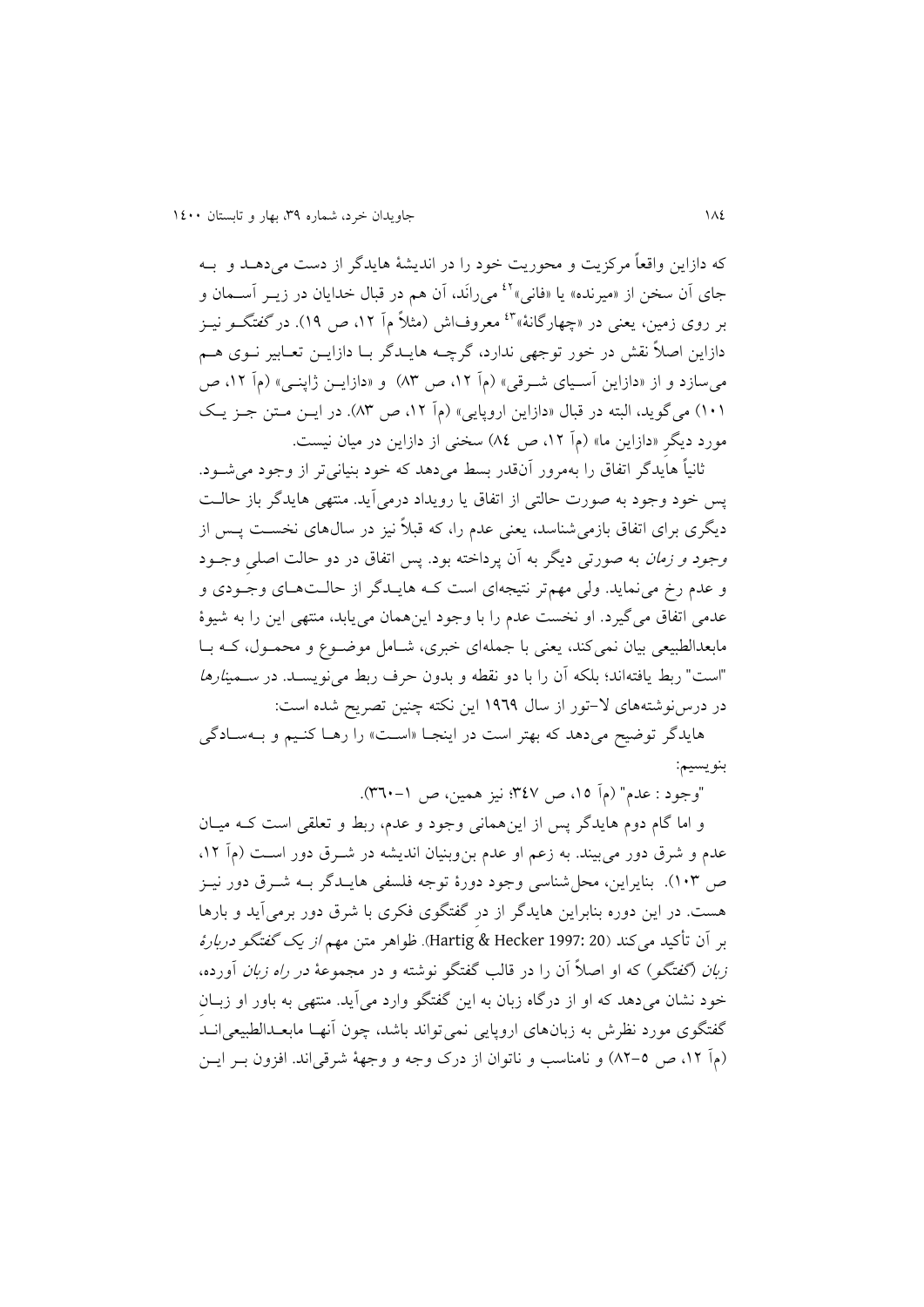هايدگر در گفتگو با سعی بسيار روی دادن اتفاق را در زبان ژاپنی نشان میدهـد (م] ١٢. ص ٨-١٣٥). به اين اعتبار اين دوره را درعينحال «دورۀ شرقي-غربي» انديشۀ هايدگر نیز می توانیم نامید. پس دورۀ جدید شرقی-غربی دورهای است کـه مابعدالطبیعــه دیگــر همچون جريانی در بنوبنیان فرهنگ و انديشۀ غربی و همچون اماری تمامااً غربای در قلب انديشۀ هايدگر قرار ندارد. او به انديشۀ غیرمابعدالطبیعی ديگری را کاه بالفعال در شرق دور هست، توجه می دهد.

ثالثاً از اينجا يک تفاوت فرعی ولی بارز ديگر دو دوره را هم مــیتــوان توضــيح داد، که به موضوعیت اصل بحث مابعدالطبیعه برمیگردد. به یاد بیاوریم که مکـان، مقـام یـا محل طـرح مسـئلۀ مابعدالطبیعــه چیــز ديگــری نیســت جــز دازايــن. ازايــن رو هايــدگر مابعدالطبیعۀ دازاين را بنا کرد که همانا هستیشناسی بنیادين هم هسات. ايناک در دورۀ محل شناسی وجود هنگامی که دازاين مقام پیشین خـود را از دسـت داده و اصــلاً خــود پرسش وجود هم به صورت جدیدی طرح و نگارش میشود، پس کاملاً طبیعی به نظـر میآيد که مابعدالطبیعه هم ديگر نتواند جايگاه سابق خود را حفظ کند. بايد باه هرحاال از آن درگذشت.

.1 **پرسدش از معندای وجدود**: ولای دازايان ناه فقا در دوران مابعادالطبیعی، بهخصوص در مرحلۀ ايجابیای، ستون اصلی انديشۀ هايدگر است، بلکه پی از آن در دوران پرسش از معنای وجود نیز همچنین است؛ دورانی که در *وجود و زمان* به اوج و پايان خود میرسد. دو نقل قول پیشین از سمینارها نیز حاکیاند از پايانيافتن ايان دوره و آغازيدن پرسش از حقيقت وجود از پس از *وجود و زمــان*. شــروع ايــن دوره نيــز از اولین کاربرد آن همچون اصطلاح خاص است در درسگفتار *هسـتـی شناســی. تأویــل بــه* فع*لیت*، يعنی آخرين درسگفتارش در دورۀ اول فعالیت دانشـگاهی او در فرايبــورگ در نیم سال تابستانی ۱۹۲۳. خود هایدگر در *گفتگو* از «نخستین مسودات *وجود و زمان*» در همین سال ۲۳ میگوید (مآ ۱۲، ص ۹۰). پس اصطلاح خاص دازايـن در زبـان هیـدگر تاريخ کامالً مشخصی دارد. بنابراين از سال 0319 تا حدود نیمۀ دهۀ سای سادۀ پیشاین هايدگر بيشتر از هر موضوعی همت بر تمييز <sup>٤٤</sup> موجود انسانی دازاين می گمارد و طبيعتاً بر فهمیدن و فهماندن موضوعیتای در فلسفه. ولی درحقیقت هادف او چیاز ديگاری نیست جز مسألۀ اصلی تر معنای وجود و راههای فلسفی مواجهه بــا آن. ولــی بــه اعتبــار اهمیت دازاین است که دوران پرسش از معنای وجود را درعین حال «دورۀ دازايـن» نيـز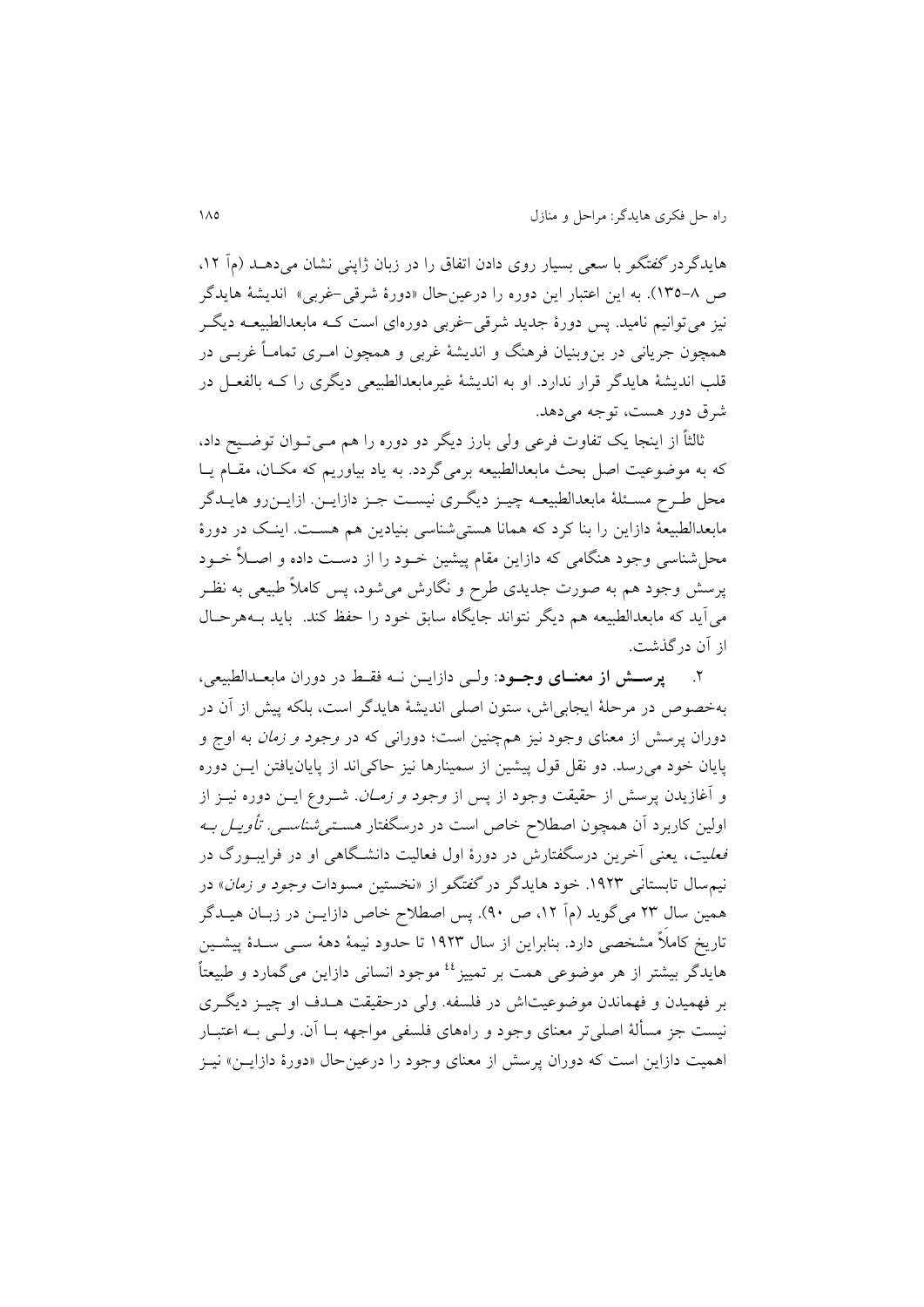می نامیم. از سوی دیگر آن را «دورۀ وجود و زمـان» نیـز مـی تـوانیم بخـوانیم، بـه دلیـل اهمیت آن طرح، که در *وجود و زمان* به اوج خود میرسد، و نیــز بــه دلیــل اینکــه ایــن کتاب جامع اوصاف و احوال دازاين است. *وجود و زمان* کتاب جامع دازاين نيز هست. ولی بحث دازاین را هایدگر به دو روش بسیار دقیق فلسـفی پـیش مـیٔبـرد. اساسـاً

روزگاری که او فلسفیدن را آغــاز کــرد، هنگامــهٔ فلســفههــای روش بنیــان و بنیــاد بــود، جوشاجوش پديدارشناسی هوسرل است و تأويليات ديلتای. بر کسی نيز پوشيده نيسـت که هايدگر هم بــه تأويليــات نظـر جــدی دارد و هــم بــه پديدارشناســی. و امــا تــأليف نوينبنیان و بنیاد هايدگر از آن دو خود يکی از ستونهای اصلی فلسفۀ وی است، که تا پايان دوره در *وجود و زمان* ادامه می پابد. در همین جا او در بازنگري<sub>ی</sub> کــه در پانوشــتی آورده، روش خود را از سال ۱۹۱۹ «تأويل [پديدارشناختی] فعليت دازاين»<sup>ه،</sup> میiامد، و برای تأکید نیز نام روش خود را داخل گیومه گذاشته است. هایدگر می نویسد:

مؤلف میباید متذکر شود که تحلیل عالم محیطی/ پیرامونی<sup>۶۲</sup> و اصلاً تأویــل فعلیــت دازاين را از نيمسال تابستانی ١٩١٩/٢٠ مکرراً در درسگفتارهايش به ميـان آورده اسـت. (مآ ۲، ص $(9V)$ 

ول<sub>ی</sub> هایدگر باز در **سمی***نارها***،** که چــون یکــی از آخــرین بــازنگریهــای وی بــه راه فکریاش است در چند مورد بـدان ارجـاع داديـم، «عنـوان راسـتين روش» خـود را «شالودهفکنی» میخواند (مآ ۱۵، ص ۳۳۷). بارزترين خصیصۀ شالودهفکنی، که توضيح آن از عهدۀ اين نوشته بیرون است، کار تاريخی يا وجهۀ تاريخی روی هايدگری است، طبیعتاً به سبک و سیاق خاصی که خود او دارد.

اين دو عنوان روش هايدگر را مسلماً نبايد متعارض فهميد. آنهـا اعتبــارات مختلــف امر واحد روش اند. نامی که او در خود دورۀ روش انديشی اش بـر کـارش مـی گذاشـت، يعنی تأويل پديدارشناختی فعلیت دازاين، طبیعتاً میبايد اصول روی او را بازمیگفات؛ آنهم در روزگاری که روش سکۀ رايج زمانه است. ولــی در *ســمینارها*، پــس از آنکــه دههها بحثهای تـاريخی بسـيار و مفصـل اش را، کـه بــا تمرکـز بــر مابعدالطبیعــه و هستی شناسی است، بر اهل نظر عرضه کرده، به نظر طبیعی می آید که بخواهد بر وجهـهٔ تاريخی کارش انگشت تأکید بنهد. البته دو اعتبـار روش را هايــدگر در خــود *وجــود و* ز*مان* هم در کنار هم در مقدمۀ کتاب تبیین میکند: در بـاب ششــم (٢\$) «شــالودهفکنــی تاريخ هستیشناسی« را توضیح میدهد و در باب هفاتم 7§( وجهاۀ پديدارشاناختی و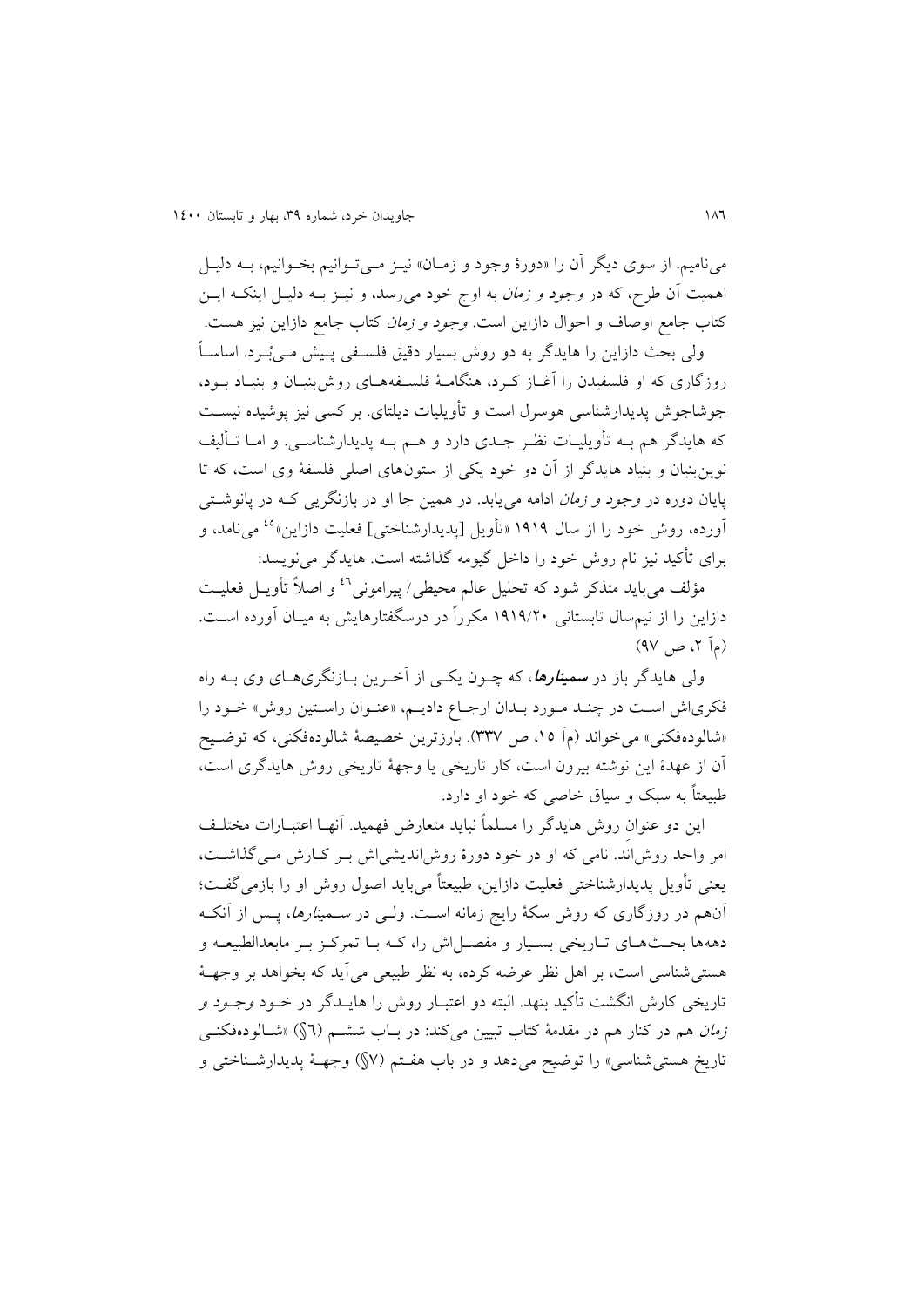تأويلي روش کتابش را. بههرحال تمرکز هايدگر بر روش (گذشــته از هــر اعتبــاری) در يک دوران خاص و معين، از استفادۀ بسيار او از تعابير گويـاى روش هـم پيـدا اسـت، همانند شالودهفکنی، پديدارشناسی، تأويل و يا ترکيبات ممکن اين دو. اين است کــه بــه اعتبار اهمیت روش این دوره را درعین حال "دوران روش" نیـز مـی نـامیم. پـس دوران روش يا همان دوران وجود و زمـان، هـمّ هايــدگر صــرف تأســيس فلســفۀ روش.بنيــاد می شو د.

ولی روش هايدگر به هر اعتبــاری کــه لحــاظ شــود: پديدارشناســی، تأويــل، تأويــل پديدارشناختی و يا شالوده-فکنی تاريخ هستی شناسی يا مابعدالطبيعه، بالاخره در قلـبش دازاين جای گرفته است. همچنانکه از تأويل پديدارشناختی فعليـتِ دازايــن نمــیتــوان دازاين را برگرفت، شالودهفکنی نيز بدون دازاين اصلاً ممکـن نمـیشـود، چــون تــاريخ هايدگری بدون هستی شناسی و مابعدالطبیعه نمی شود، و اينها نيـز بــدون دازايــن پديــد نمی توانند آمد. پس بازهم به مرکزيت و محوريت دازاين در دوران روش برمیگرديم و به موجهبودن عنوان »دورۀ دازاين« که با خود نام »دورۀ وجود و زمان« را هم باه هماراه میآورد، چون هم مسألۀ وجود و معنای آن<sup>87</sup> و هم مسألۀ زمان،<sup>28</sup> که در بر گِرد دازایــن میگردند، دو فصل مفصل از انديشۀ هايدگرند.

.0 **دورۀ فلسفۀ زندگانی**: هم پرس از معنای وجود و هم تبیین دازاين، هر يک صورت پیشینی نیز دارند، که حتی خود همین الفاظ بهصراحت در آنها نمیآینـد. اصـلاً درسگفتارهای هایدگر تا پیش از تابستان ۱۹۲۳، یعنی از «نیمسال اضطراری جنگ»<sup>۹</sup> در سال 0303 در فرايبورگ، زبان و بیانی هستیشناسانه ندارند. واژۀ دازاين نیاز در هماین سالها هنوز تبديل به اصطالح خاص انديشۀ او نشده است و اصالً اهمیت چنادانی در فلسفهاش ندارد، تا مبنایی باشد برای بنیان افکندن و بنیاد کهردن هستی شناسبی ابـداعی بعدهای هايدگر. نه تنها زبان و بیان، بلکه مسائل فلسفۀ هايدگر در اين دوره درحقیقات از جنس و سنخ فلسفۀ زندگانیاند، که با نیچه، ديلتای و برگسون سارزندگی تماامی در زندگانی فکری اروپايیان آن روزگار دارد. هايدگر جوان بهخصوص از ديلتای اثرگرفتاه بود، که از تعابير و اصطلاحات تأويلي|ش در اولين درسـگفتارهای خــود در فرايبــورگ اول استفاده بـرده بـود. سـوای اصـطلاحات و تعـابیر يـا مسـائل و مباحـث، تأويليـات (هرمنوتیک) تـاریخیای کـه دیلتـای مـی گویـد، يکـی از ارکـان نـا زدودنـی فلسـفۀ روش انــديش هايدگرنــد. او بــاب هفتادوهفــت *وجــود و زمــان* (مآ ۲،\$) را بــه انديشــهٔ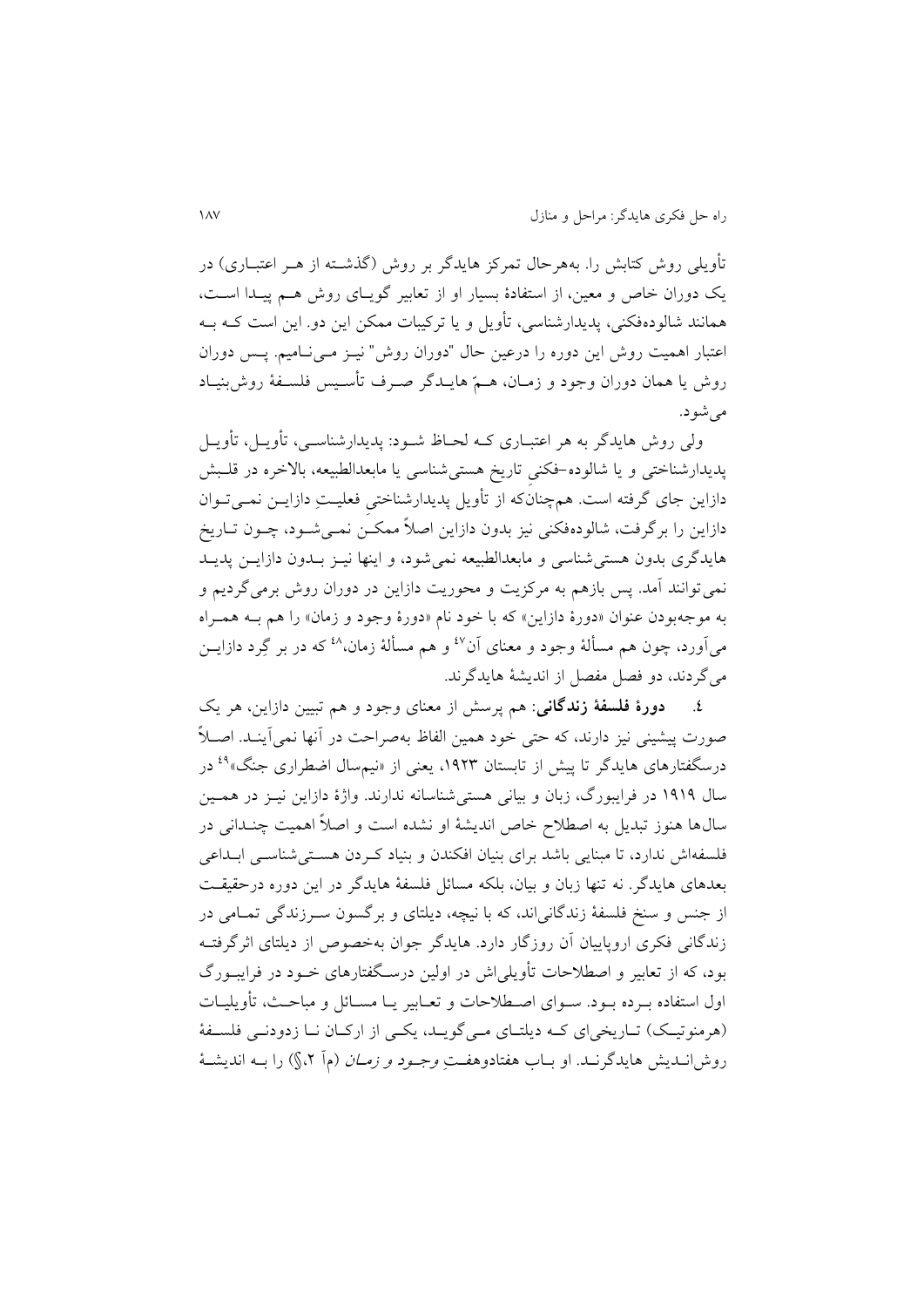تاريخي ديلتاي و دوستش گراف فون يورک<sup>۰۰</sup> اختصاص مي دهد، البته بعـد از آنکـه در قسمت دومِ (B) بابِ هفتمِ (۷§) در ذیل مفهوم لوگوس یــا زبــان ْوجــه تــأویلی روش کتاب خود را توضیح داد، و در باب ۲۱ بــه «بحـث تـأویلی در هســتیشناســی "عــالـم" دکارتی» <sup>۵۱</sup> نیز پرداخت، و سرانجام در باب ٦٣ «موقعیت تـأویلی»/ «مقـام تأویـل» <sup>٥٢</sup> را مبنايی برای «تفسیر معنـای وجـودِ هـمّوغـم»°° و تفسـير «هويـت روش مندانـهٔ تحليـل اگزيستانسيال بهطورکلي»° قـرار داد. بــا همــهٔ اينهــا هايــدگر پرســش وجــود را کــه از نوجوانی گرفتارش کرده بود،°°به هیچ وجه فرو ننهاده بود، منتهی معنای وجود را او بــه پیروی از فیلسوفان زندگی، در خود زندگی و صورتهای فعلیت یافتهاش می جست. پس پرسش از وجود در اولین طرح و نگارش|ش، صورت پرسش از معنای زنــدگی يــا زندگی بالفعل را يافت. اين است که لااقل در ظاهر فلسفۀ آن روزگار هايدگر نمیتوان وجهۀ هستیشناختی بارزی ديد. ظاهراً ورود هستیشناسی باه فلسافۀ او، اتفااقی اسات جديد و جالب توجـه، کـه بـيدرنـگ در عنـوان درسـگفتارش خبـر از آن مـيدهـد: هسته شناسی. تأویلیات فعلیت.

افزون بر وجود و هستی شناسی، تا پیش از اين خود دازاين هم در فلسفۀ هايدگر آن دوره معنای اصطلاحی بعدهايش را نداشت؛ يعنی بهمعنـای هويـت و خـوديتی انســانی نبود که هم در قلب پديدارشناسی تأويلی وی جای دارد، هم در دل شالودهفکنــی|ش، و هم کانون هستی شناسی او است. تفسیر یا به معنایی شرح و بسط<sup>٥٦</sup> و به عبــارت دیگــر تأويل (هرمنوتیک)، اصلاً امری است که در خــود *وجــود* دازايــن رخ مــی۵هــد، نــه در معرفت و هوش عقل او. دازاين، آدمی نيست که پای متنی نشسته باشد، تا بنا بـر روش برگزيدهای شرح و تفسیری کند، بلکه کسی است که در میانۀ موجودا و در دل عالم، وجودش عین تفسیر و شرح معنای وجود و موجودات است. به همین دلیل هایــدگر از خصلت پديداری دازاين میگويد، برای آنکه از طريق معنايافتن و معنا کردن موجودات، نشان از خود وجود میدهد و درعینحال میگیرد. برای همین هم هسات کاه هايادگر دازاين را موضوع فلسفۀ خود قرار میدهد. دازاين از سوی ديگـر مبنـای فلسـفۀ تــاريخ هايدگر نیز هست، که جريان اصلیِ زيرين و بنیادين آن مابعدالطبیعه و هستیشناسیاند. دازاين به اين معنای اصطلاحی را هايدگر تا پيش از تابستان ١٩٢٣بسيار بـهنـدرت بـه کار میبَرد. او دازاين را در اين دورۀ ابتدايی مورد بحثمان پيرو زبان متداول فلسـفه در آلمان به معنای وجود و موجود بهطورکلی به کار میبُرد.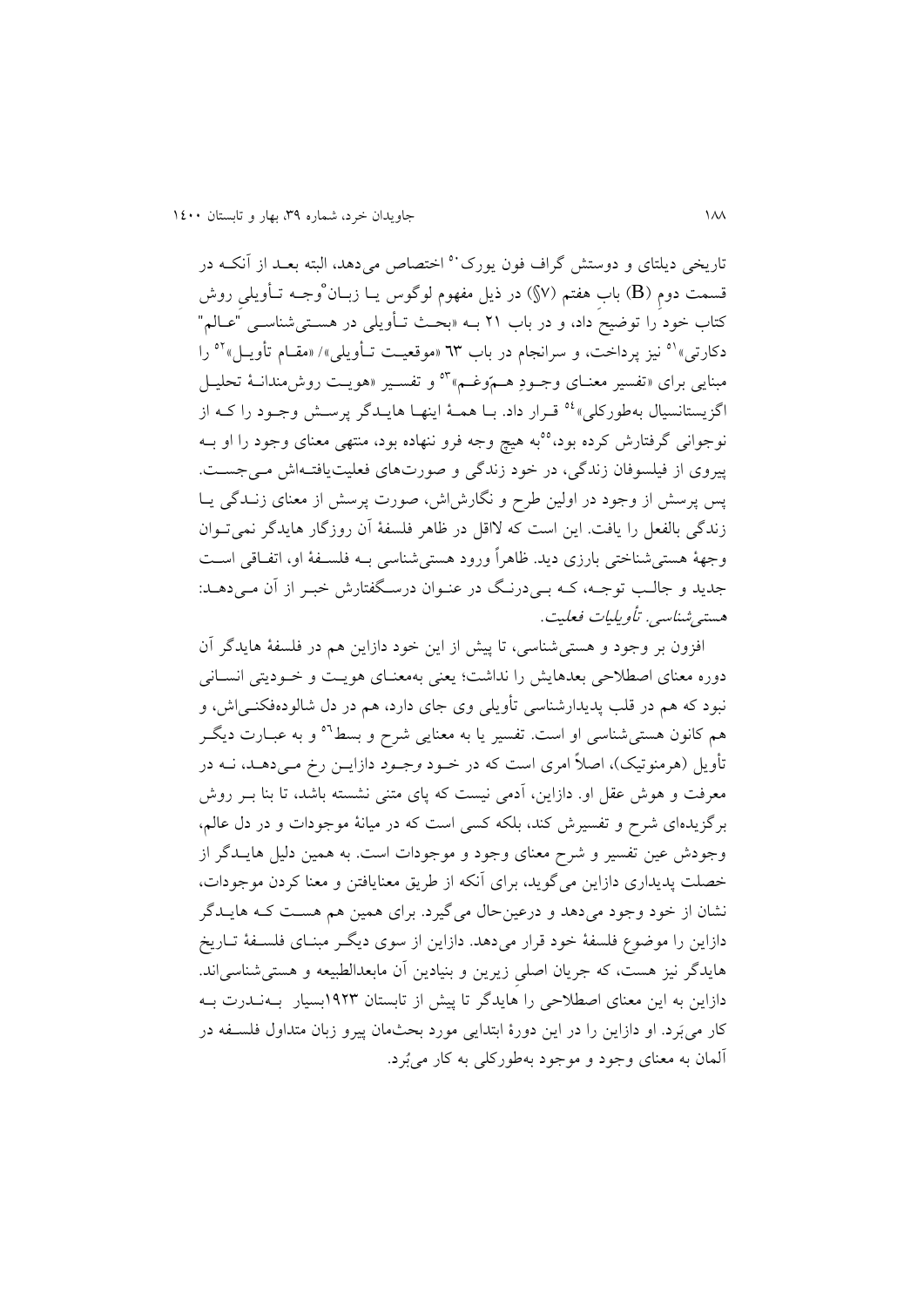بنابراين به دلیل تفاو های بارزی که میان انديشۀ هايدگر پای و پاس از تابساتان ١٩٢٣وجود دارد، بايد دورۀ مستقلی تا پـيش از ايــن گشــت و چــرخش آشـكارش بــه هستی شناسی را بازشناخت، با نـام «دوران فلسـفۀ زنـدگانی». ايــن تفــاوتهــا خلاصــه چنیناند: ۱) صریح نبودن پرسش از معنای وجود؟۲) هستیشناسانه نبودن زبان و بیان و نیـز مسـائل فلسـفۀ او؛ ٣) نبـودن دازايــن بــه معنــای خــاص آن در ميــان اصــطلاحات هايدگری. بنابراين دوران روی هايدگر خود دو دورۀ کوچکتر دارد: دورهای که او باا نظر بر مبادی فلسفۀ زندگانی میاندیشد و بعد با چــرخش بــه ســوی هســتیشناســی از سويی پای تاريخ هستی شناسی را به فلسفۀ خود می گشايد و از سوی ديگر پای دازايـن را، که هايدگر بنيان همۀ انواع هستی شناسی ها در آن میداند.

البته دورۀ پیش از تابستان ١٩٢٣ يعنی دورۀ فلسفۀ زنـدگانی، نيــز خــود بــه دو دوره کوچکتر تقسیم می شود: دورۀ دوم به دلیل اشتغال به فلسـفۀ ارسـطو اهمیـت دارد. در اين دورۀ يکی-دو ساله هايدگر دو درسگفتار در تفسیر پديدارشاناختی فلسافۀ ارساطو ایراد میکند.<sup>0۷</sup> در خلال این درس ها است که بن و بنیان چرخش هستیشناختی فلسـفۀ هايدگر شکل می گیـرد. تــا پــیش از درسـگفتارهای ارسـطو، فلســفۀز نــدگانی هايــدگر خلوص بیشتری دارد.<sup>۵۸</sup>

# **نسبت میان ادوار مختلف**

اين پرسش گريزناپذير نيز مسلماً پيش ميآيد که نسـبت ايــن دورههــا و يــا نگــارش و پردازش،های پرسش وجود با يکديگر چگونه است؟ آيا هر سامان و ترتيب نــو پرســش وجود به معنای نفی و ابطال و یا ترک بنیانهای پیشین است؟ شاید هــم هــر طــرح نــو° بسط طرح پیشین باشد، منتهی در مسیری تازه و بـرای رسـیدن بــه نتــایج دیگــر؟ آثــار هایدگر پُرند از بازبینی و بازنگری در راههای رفته و آثار پیشینش. ولی همۀ آنهـا بــرای زدودن ابهامات و نافهمیدههای دیگران نیست. بارها او تصریح مـیکنـد کـه آمـدن هـر مرحلۀ جديد و هر نگارش و نگرش نو به پرسش وجود، ابداَ بــه معنــای نفــی و ابطــال مرحله و نگرش های پیشین نیست (م آ ۱۲، ص ۹٤)؛ بلکـه هـر بـار پرسـش وجـود را ريشهایتر، آغازينتر و از بن و بنيانی ژرفتر آغاز و طرح مــیکنــد. مــثلاً هماننــد ايــن سخنی را هايدگر تحت عنوان «٤٢. از *وجـود و زمـان* تـا بــه "اتفـاق"» در *تعليقـات بـر* ف*لسفه. درباب اتفاق* (مآ ٦٥) میiویسد، یعنــی در کتــابی کــه موســوم بــه شــاهکار دوم هايدگر است. او برای آنکه مرحلۀ تازه و بنيان نوين انديشـهاش (انديشـۀ اتفـاق و نيـز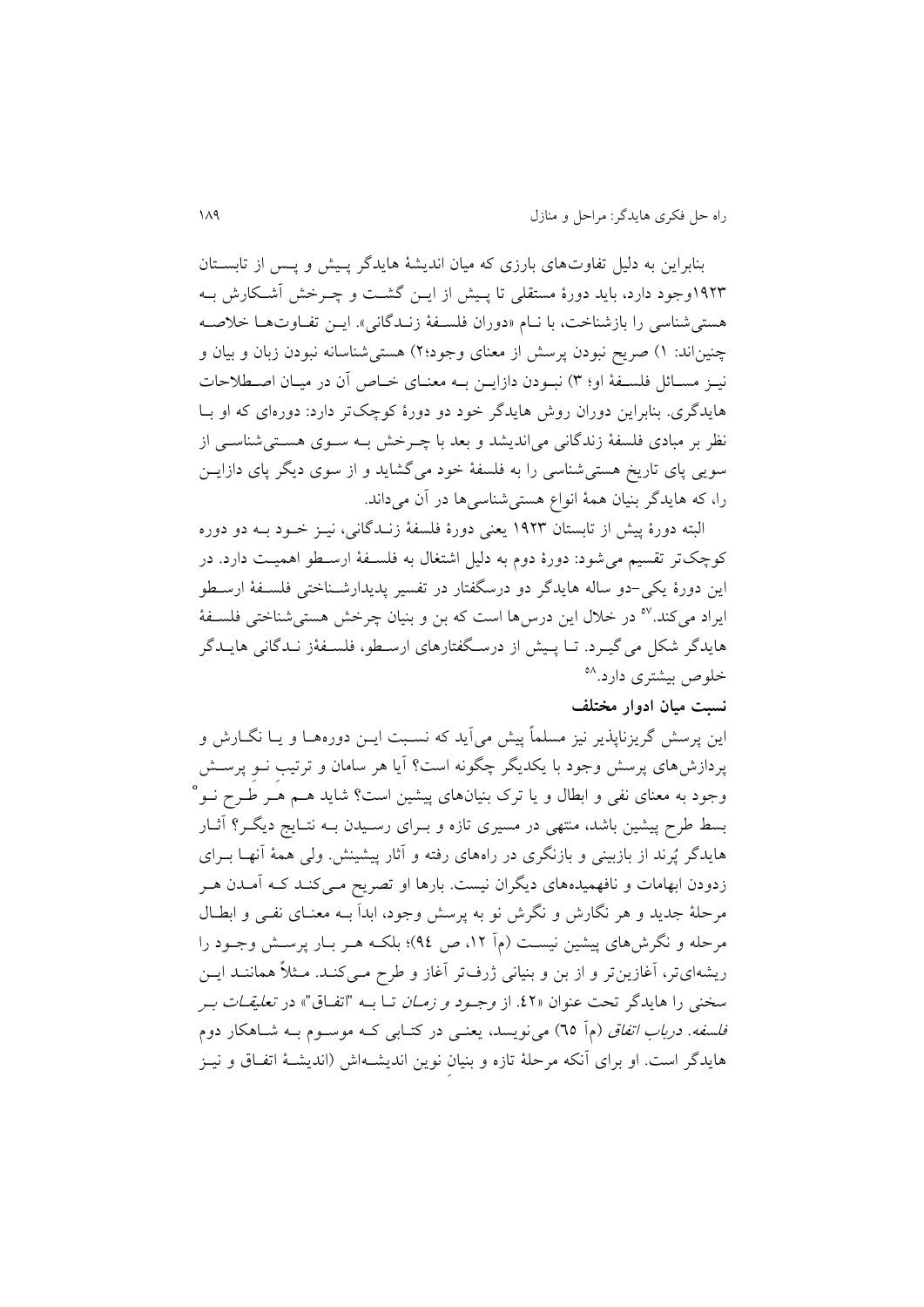پرسش از حقیقت وجود) را نسبت به دورۀ وجود و زمان بازگويـد، ايـن جملـۀ کوتـاه گويا را مینويسد:

هر برسیدن اساسی ای،<sup>۵۹</sup> هر بار که آغازین تر / اصیل تر پرسـیده شــود، بایــد از بنیــان دگر گونی يابد (م.آ. ٦٥، ص ٨٤).

بنايراين از اين جمله چنين برمي آيد که با هر صورت جديدِ پرسش وجـود، مراحـل پیشین و پرسشهای بنیادینِشان، مواضع پشتسرنهاده و رهاشدۀ هایدگر نیســتند. (نیــز رک: مآ ۱۲، ص ۹٤) حتی در جملۀ نخست همین قطعۀ ٤٢، يعنی دو–سه سطر پيشترر از نقل قول بالا، هايدگر تأکید دارد که "همیشه همین «پرسش از معنای وجود (Seyn)» را و فقط همان را» می پرسد. (م.آ. ٦٥، ص ٨٤) حتی رسالۀ *زمان و وجود* که از آن سال ١٩٦٢ و متعلق به آخرين مرحله و صورت پرسش وجـود اسـت، همـان پرسـشهـای پیشین "وجود" و "زمان" را میپرسد، ولی بر بنیانی نو، که پیداست که اداماۀ بای واساطۀ وجو*د و زمان* نیست. بنابراين میبايد سخن از يک هايدگر گفت که راه فک<sub>ر</sub>ی اش را از نوجوانی پرسش وجود وجود رقم زده است، منتهی اين پرسش را هـر بـار در مراحـل مختلف راديکال تر و از بن وبنيانی ژرفتر از نو می پرسيد و بسط می داد.

#### **نتیجه**

هايدگر يک و دو، هايدگر پيش از گشت و پس از آن، افسانهای است مجعول. فقط يک هايدگر وجود دارد، که پرسش يگانۀ وجود را هر بار بنياني تر و ژرفتر پيش مــي(انــد. او در راه فکری اش که با پرسش وجود و شیوههای بیان و تقریرش شکل گرفته، چهـار مرحلۀ اصلی را می پیمايد، که به ترتيب زمانی عبارتاند از:

۱. دوران فلسفۀ زندگی، يعنی دورۀ آغازين فعاليتهای دانشگاهی هايدگر تـا پـيش از تابستان ۱۹۲۳. در اين مرحله پرسش وجود را او صراحتاً طرح نمیکنـد، بلکـه آن را در زندگانی و صورتهای بالفعل اش میجوید. اندیشۀ او در ایــن دوران را در حقیقـت میبايد در ايل فلسفۀ زندگی آورد. البته دو نیمسال آخر آن و دو درسگفتار هايادگر در تفسیر پدیدارشناختی ارسطو را، جداگانه لحاظ می باید که د و بـه آن نیـز عنـوان «دورۀ گذار به هستی شناسی» می باید داد، در برابر سالهای پیش از آن که «دورۀ نابتر فلسـفۀ ز ندگی»اند.

۲. دورۀ پرسش از معنای وجود: از تابستان ۱۹۲۳ و درسگفتار *هستی شناسـی* تــا بــه اواخر همان دهۀ بيست، فلسفۀ هايدگر هستي شـناختی مـیشـود. ايـن را هـم زبـان و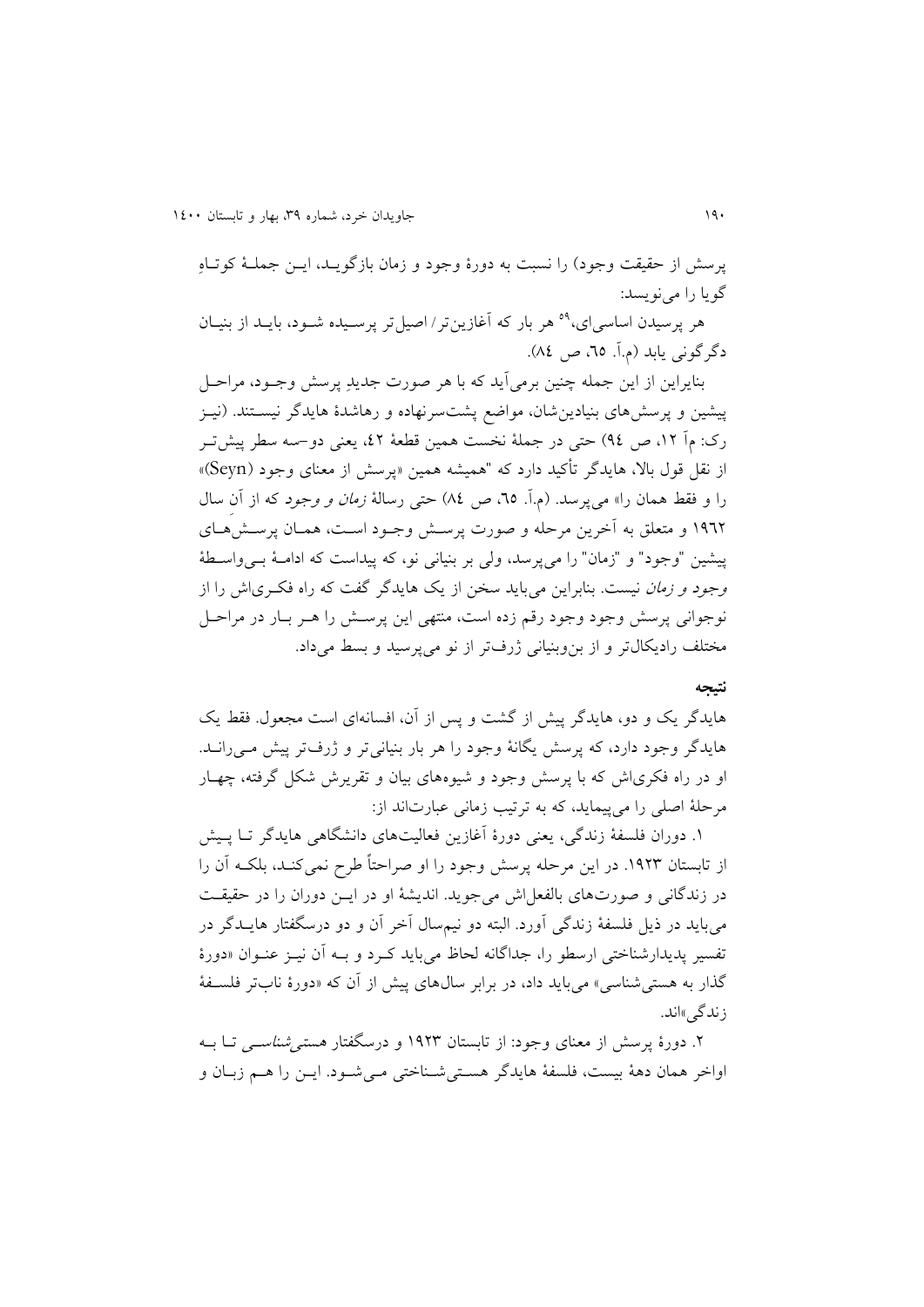اصطلاحات کاملاً متحول شدۀ او نشان می۵هد و هم مسائل فلسفهاش. سؤال وجـودش را او اينک صراحتاً به بیان میآورد، منتهی آن را نخست متوجّه معنای وجود میکند، که برايش وجود انسانی دازاين ضـروری اسـت. دازايــن اصــلاً قلــب هســتی شناســی او را میگیرد. بستر واحدی که امکان گشت و چرخش از فلسفۀ زندگانی به هستی شناسـی را فراهم میآورد، در واقب رویانديشی هايدگر است. او در هر دو دوران در پی تأسایس فلسفۀ روش بنیاد نیز هست، که آن را «تأویل پدیدارشناختی»، «پدیدارشناسی تـأویلی» و «شالودهفکنی» می نامد؛ البته در کنار عنوان شالودهفکنانـۀ «هسـتیشناسـی بنیـادین» کـه امکان گذر به دوران مابعدالطبیعی را فراهم میآورد. مسلماً در قلب »روی« هايدگر، باه هر اعتباری که میخواهد باشد، و نیز در قلب هستیشناسی بنیادينای، دازايان نشساته است. ازاينرو آن را «دورۀ دازاين» ناميديم. نيز برای آنکه هايدگر طـرح هسـتیشناسـی روش بنیادش را در چارچوب برنامۀ منسجم وجـود و زمـان پـیش مـی بـرد آن را «دورۀ وجود و زمان» هم خوانديم.

.9 دوران حقیقت وجود: هم دازاين و هم هستیشناسی بنیادين پل هايدگرند بارای گشت و چرخش بعدی از دوران هستی شناسی روش بنیادانۀ مبتنی بر دازایـن بـه دوران بعد. در دوران جديد مسألۀ مابعدالطبیعه محور انديشۀ هايدگر است، که پیرو آن مباح و مسائل و حواشی فلسفهاش هم تغییر میکند، منتهی بر بنیان و بنیاد پرسش از حقیقت وجود. محوريت مسألۀ مابعدالطبيعه اين اجازه را مـی۵هــد کــه دوران ســوم راه فکــری هايدگر از اوايل دهۀ سی تا اواخر دهۀ چهل( را »دوران مابعدالطبیعه« نیز بنامیم؛ مسلماً در کنار عنوان «دوران پرسش از حقیقت وجـود». پـس بـا مابعدالطبیعـه، هـم وجهـهٔ هستیشناختی انديشۀ او ريشهایتر و ژرفروتر میشود، هم شأن تاريخی آن. تااريخ را هايدگر اصولاً بر مسألۀ مابعدالطبیعه بنا میکند و خود مابعدالطبیعه را بر دازاين. ازاينرو نخست تا نیمههای دهۀ سی فلسفهای را »مابعدالطبیعۀ دازاين« میناماد، در عاین آنکاه عنوان «هستی شناسی بنیادین» را نیز نگه می دارد. اما از نیمۀ دوم دهۀ سی که درس هــای نیچه را شروع میکند، دیگر مسألۀ او تأسیس اساس مابعدالطبیعه نیسـت، یعنـی نسـبت بدان ديگر موضب ايجابی ندارد، بلکه همّ وغم خود را صرف غلبه بر آن میکند.

٤. دورۀ محل شناسی وجود: امّا غلبه و گذر از مابعدالطبیعه که بـه معنـای اندیشـیدن بدون عوامل و عناصر مابعد-الطبیعی هم هست، تا مرحلۀ محلشناسی وجود برای خود هايدگر حاصل نمی شود. اين توفيق را هنگامی به دست مـی|آورد کـه زبـان را همچــون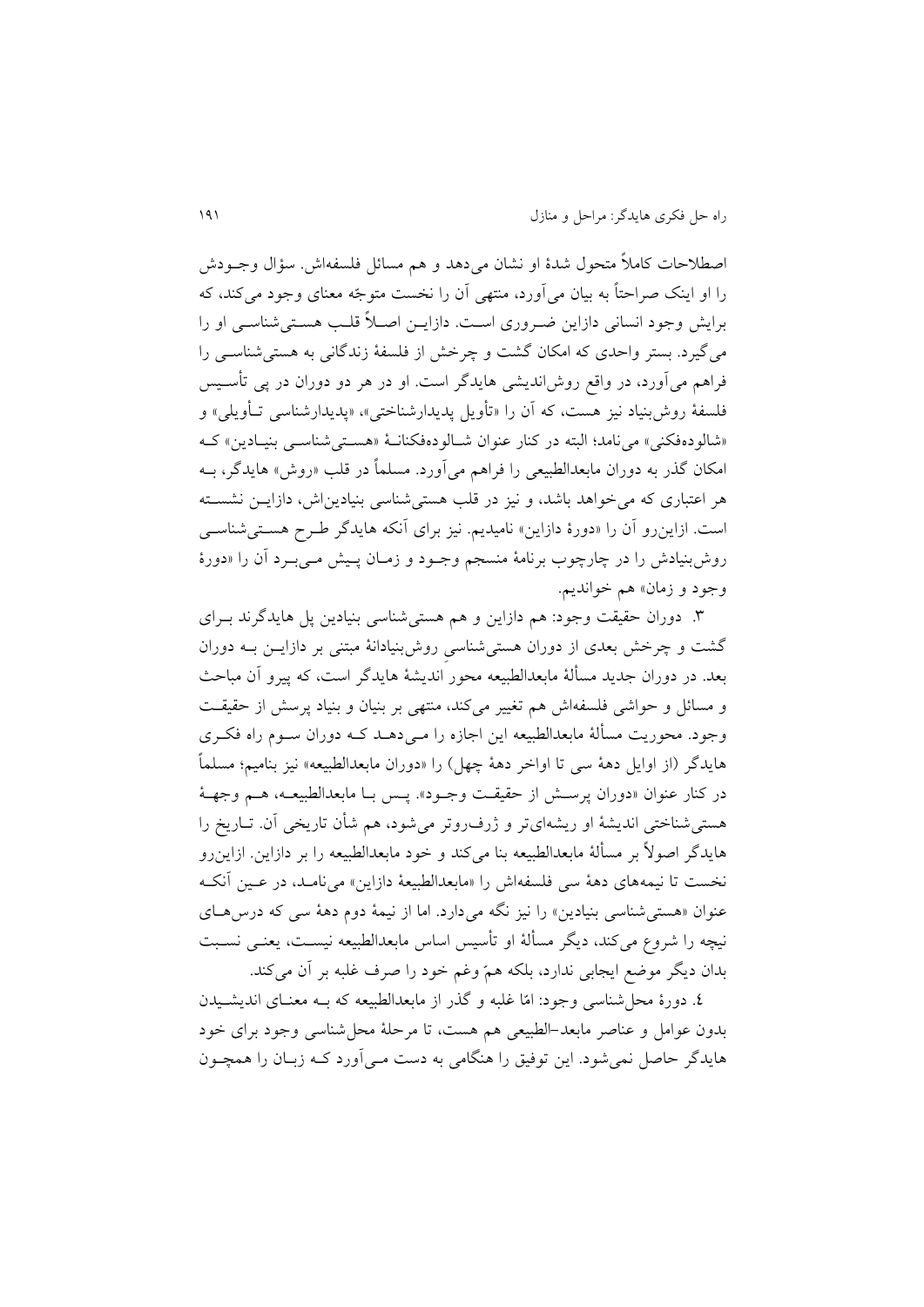جايگاه و محل وجود به پرسش میگیرد و وجود را نیز همچون اتفاق تفسیر مه کند. اتفاقی که از سوی ديگر به صورت عدم نيز رخ می نمايد. منتهی هايدگر عدم را همچون لنگۀ شرقی وجود میفهمد، يعنی در بن و بنیان انديشۀ شرقی میيابد. پس تاازگ ی ايان دوره، گذشته از پرسش از زبان و از شعر شاعران، در توجهی است که هايدگر به شـرق دور و رویدادن اتفاق در آنجا میکند. مثلاً او میکوشد نشان بدهد که وجـود بــه زبــان ژاپنی هم به گفتار آمده است. به همین دلیل اين دوره را هم به نام »دورۀ شرقی-غربای « نامیديم.

و بالاخره نتیجۀ پایانی اینکه: با وجود این راه طولانی پر پیچ و خم در طرح پرسـش وجود، بسیار ناسنجیده است که وجود و زمان را مبنای مطالعۀ آثار هايدگر قرار دهیم.

# **پینوشتها**

## 0. Kehre

۲. گويا از نخستين کسانی که از هايدگر يک و دو سخن گفتهاند ريچاردسُن باشد، با کتـابش *هايـدگر.* گاذر از مابعدالطبیعاه باه تفکار *Thought to Phenomenology Through .Heidegger* )در اوايال دهاۀ شصت سدۀ پیشین. جزئیات نظر او یا صحت و سقم آن در اینجا اهمیت چندانی نـدارد. مهـم واکـنش هايدگر نسبت به اين تقسيمبندی دو بخشی است که در پاسخش به نامۀ ريچارسُن و ارسـال کتــاباش میدهد. ریچاردسُن پاسخ هایدگر را در ابتدای کتاب آورده است. برای توضیح دقیقتر ولی کوتاه نظـر ريچاردسُن رک: 641-623 Richardson و برای آخرين تحليل وی از ايــن دو هايــدگر رک: مقدمۀ او بر چاپ آمريکايی کتابش در ص XXV-XXXVIII . .9 خود هايدگر در نامهای به ريچاردسن اجما ً اين نررا مختلف را بیان کرده است. Rihardson )2003: VIII-XXIII

### 1 Unheimlichkeit

.5 Seinsverlassen يعنی تَرکی که از جانب خود وجود است. با اين تعبیر هايدگر میخواهد اتفاقِ غفلت از وجود را هم اصالتاً به خود وجود برگرداند و وجهۀ انسانی آن را کمرنگ نمايد.

# 9. Formulierung

.7 در های متداول را در آلمانی سمینار میگويند. سمینار/ در -تور Thor Le )هايدگر در سال 0393 ادامۀ دو سمینار پیشین او است در سالهای 0399 و 0398 در همان -تور فرانسه، که در جلاد 10 از مجموعه آثار که همان عنوان «سمینارها» را بر خود دارد، در بخش دوم با هم آمدهانـد؛ البتــه بــه اضافۀ سمینار يا درس ديگری که هايدگر در سـال ١٩٧٣ در تسِــهريـنگن (Zähringen)، محلــهای در شهر اقامتگاهاش فرايبورگ، برگزار كـرده اسـت. بخـش اول درسـی اسـت مشـترک بـا اويگــن فينـک Fink Eugen )دربارۀ هراکلیت.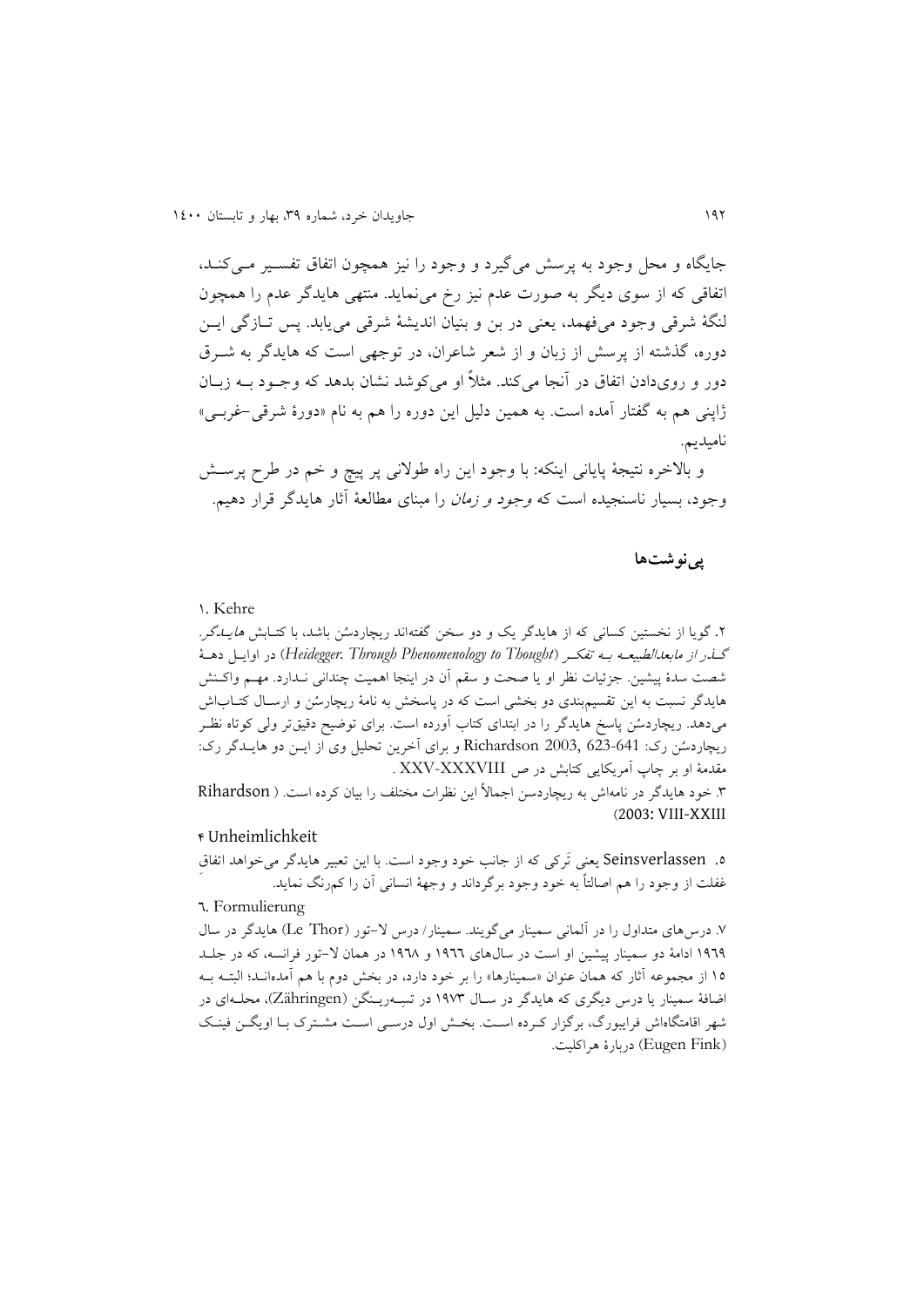راه حل فکری هايدگر: مراحل و منازل 039

- 
- 8. Ortschaft
- 3. Topologie des Seins
- 01. Entwurf
- 00. Fehlgriff
- 01. die der eröffnenden Erschließung
- 09. Sinnverfälschung
- 00. Franz Larese
- 05. Vom Wesen des Grundes
- 09. Kant und das Problem der Metaphysik
- 07. Metaphysische Anfansgründe der Logik im Ausgang vn Leibniz
- 08. Die Grundbegriffe der Metaphysik. Welt-Endlichkeit -Einsamkeit
- 03. Aristoteles, Metaphysik IX, 1-3- Vom Wesen und Wirklichkeit der Kraft
- 11. Einführung in die Metaphysik
- 10. Vom Wesen der Wahrheit
- 11. Vom Wesen der Wahrheit. Zu Platons Hölengleihnis und Theätet
- 19. Logik als die Frage nach dem Wesen der Sprache

.10 منرور درسگفتارهای زير است: a )**ایدئالیسم آلمانی )فیشته، شلینگ، هگل( و وضعیت مسدائل فلسدفی معاصدر** مآ 18( در نیمسال تابستانی ،0313

(Der deutsche Idealismus (Fiche, Schelling, Hegel) und die philosophische Problemlage der Gegenwart)

b )**پدیدارشناسی روح هگل** مآ 91( در نیمسال زمستانه 0391/90

(Hegels Phänmenlogie des Geistes) c )**شلینگ: دربارۀ ذات آزادی انسان )0013(**، مآ 01( در نیمسال تابستانۀ 0399

(Schelling: Vom Wesen der menschlichen Freiheit (1809)) d )بايد درسگفتار دوبارۀ هايدگر در بارۀ همین رسالۀ شلینگ در سال 0300 را هم برای استفاده از دو کلمۀ »مابعدالطبیعه« و »اا « در عنوان در نرار بگیاريم، يعنای مآ 03 باا عناوان: مابعدالطبیعاۀ ايدئالیسم آلمانی. به سوی شرحوبس نوشدۀ شلینگ: پژوه های فلسفی در بارۀ اا آزادی انسانی و موضوعا وابسته به آن 0813(

(Die Metaphysik des deutschen Idealismus. Zur erneuten Auslegung von Schelling: Philosophische Untersuchungen über das Wesen der menschlichen Freiheit und die damit zusammenhängenden Gegenständen (1809)) 15. Metaphysik des Daseins

- 19. Ontologie des Daseins
- 17. Fundamentalontologie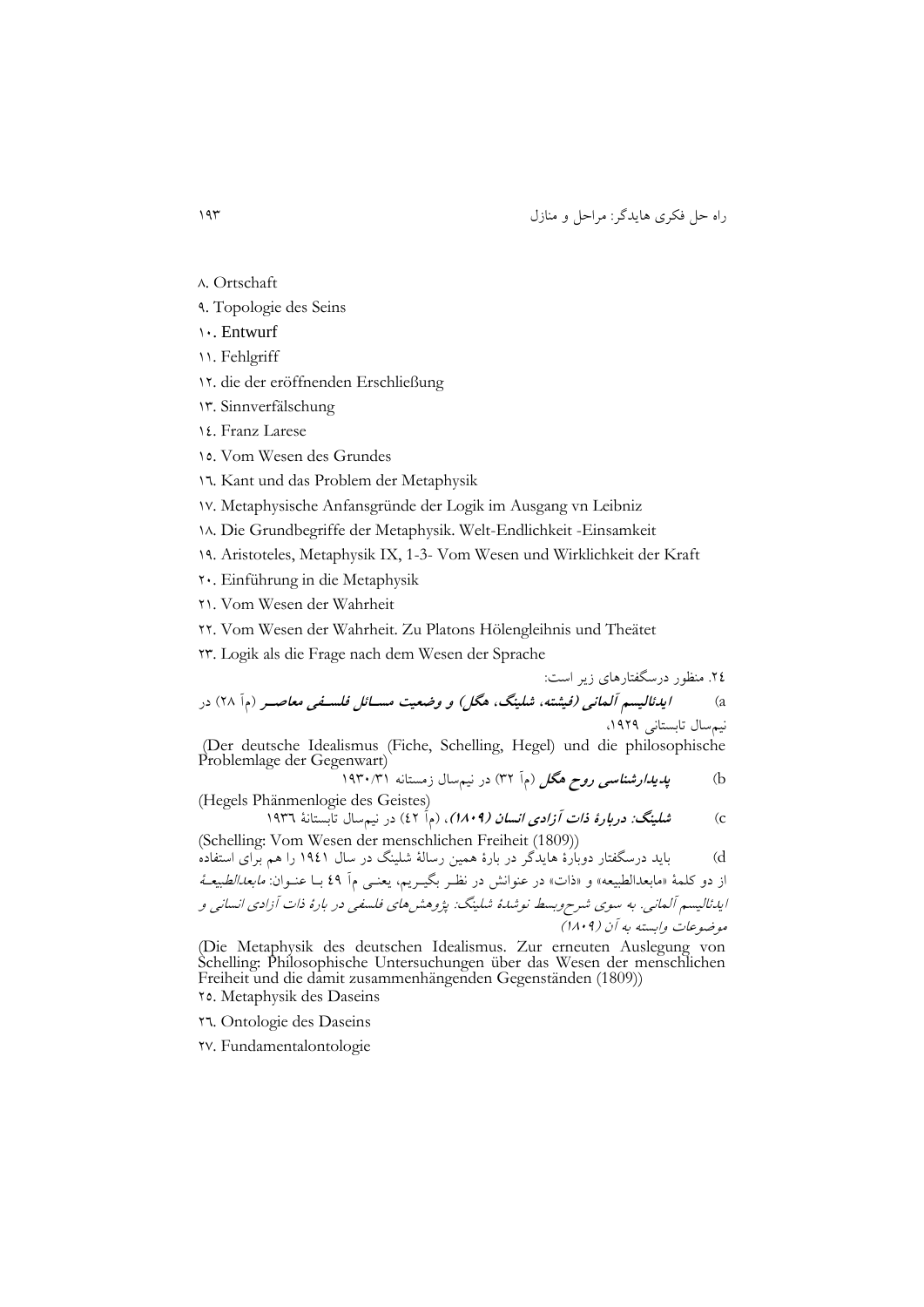#### 18. Auseinandersetzung

۲۹. برای پرهیز از شلوغی منابع از ذکر نام آنها خودداری می شود. ۳۰. دوست همسر هايدگر و يهودی الاصل است. تعليم و تربيت خوانده بود و درين رشته آثار متعددی دارد. به استادی دانشگاه در آکسفورد و در ماربورگ رسید. نامهنگاریههای او بـا هایـدگر از ۱۹۱۸ تـا 0393 منتشر شده است.

- 90. Platons Lehre von der Wahrheit
- 91. Erläuterungen zu Hölderlins Dichtung
- .99 در اينکه هايدگر آغاز اين دوران از راه فکری خود را گاه سال 0391 گفته و گاهی هم سال ،0399 نگارنده تعارضی نمیبیند. اينها ناخودآگاه حکابت از دو زيردورۀ ايجابی و سلبی مابعدالطبیعه دارد.  $\mathbf{r}$ . Augenblick

٣٥. برای بحث مفصل هايدگر دربارۀ پرسش چيستی و اهميت آن در فلسفه و مابعدالطبيعه رک: رسالۀ چ*ه چیزی ست آن – فلسفه؟* در مآ ۱۱.

99. Leitfrage

97. Grundfrage

98. Der Satz vom Grunde

- 93. Ereignis
- 01. Leitwort

51. Sage. هايدگر بهطورکلی نقل يا حکايت را ذات و ماهيت زبان میداند. (نگ: مآ ١٢، ص ١٣٨) 01. der Sterbliche

.09 Geviert. هايدگر دورۀ آخر راه خود، »عالم« را به کمک همین »چهارگانه« ياا »چهارپااره « طاور ديگری متفاوت با **وجود** *و زمان* می يابد. ايـن چهارگانـه را او «ناحيـه» يـا «منطقـه» يـا بهتـر از همـه »محلههای عالم« Weltgegend )میخواند و جالب است که زباان را هام باا زماین و آسامان ربا میدهد و به نوی محل جمع آن دو میداند. (مثلا مآ ۱۲، ص ۱۹٤ به بعد)

 $\mathfrak{t}\mathfrak{t}$ . Exposition

.05 Faktizität der Hermeneutik[ phänomenologische]. پديدارشناسی را مسلماً نمیشود از روش هايدگر حذف کرد، از اين رو در داخل گيومه افزوده شده است. هايدگر در آثار پيشـين خــود اغلب پديدارشناسی و تأويل را با هم میآورد، گاه به صورت «پديدارشناسی تأويلی» و گــاهی هــم بــه صورت «تأويل پديدارشناختی». ذکر نکردن پديدارشناسی در اينجا احتمالاً برای تأکید بر اهمیت بیشــتر تأويل در روش خويش باشد، ولي چنانکه گفته شد، در اينجا به الزام ذکر گرديد.

### 09. Umweltanalyse

.07 نگ: **وجود و زمان** مآ 1(، باب پنجم § 5( با عناوان: »تحلیال هساتی شاناختی دازايان همچاون پردهبرگرفتن از افق برای تفسیر معنای وجود بهکلی«، تا از طريق او معنای وجود بهطورکلی را در تاريخ هستیشناسی و مابعدالطبیعۀ غربی استخراج نمايد.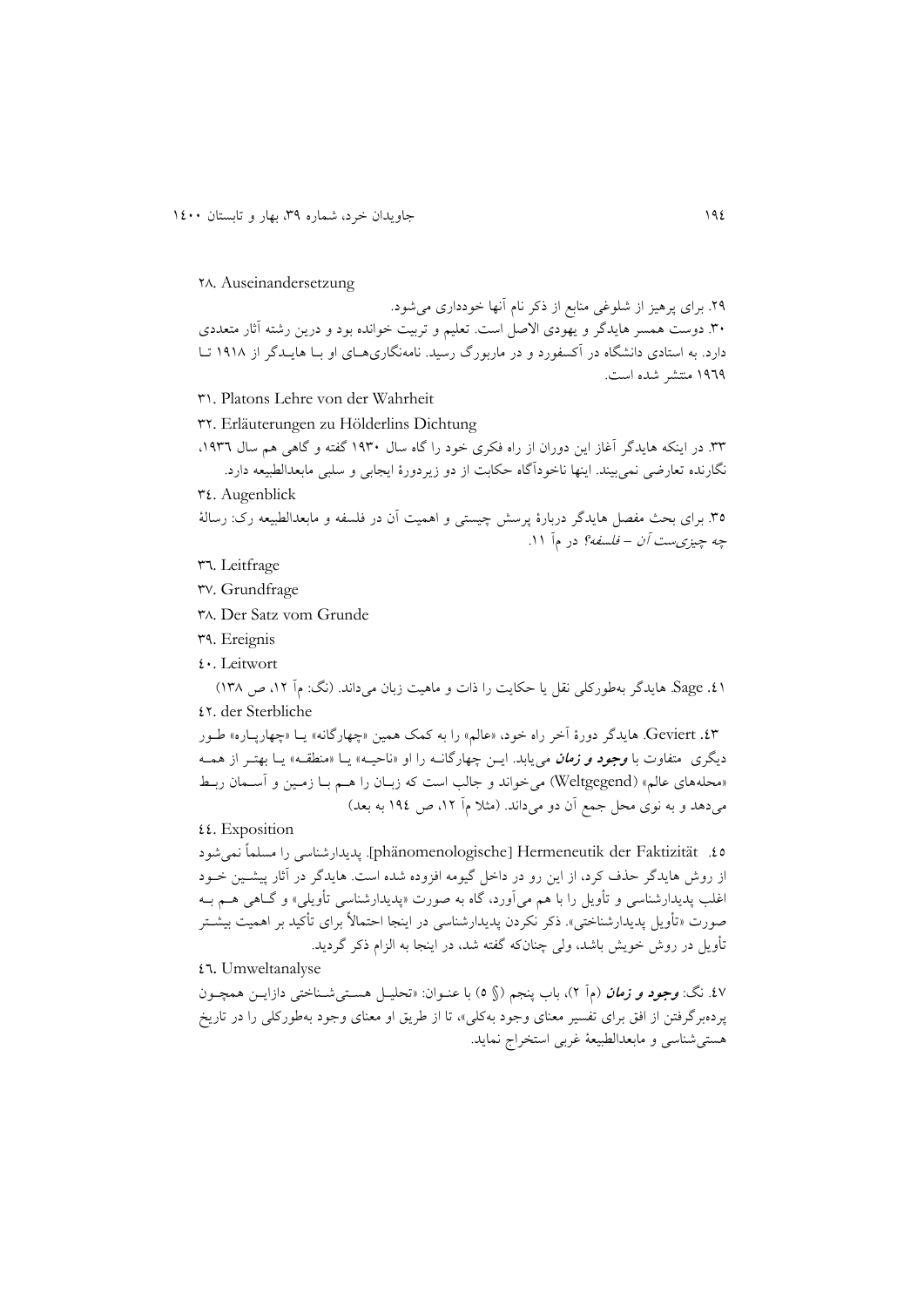.08 توجه کنید به عنوانی که هايدگر به قسمت اول طرح کلی وجاود و زماان داده: »تفسایر دازايان باا زمان مندی و توضیح زمان همچون افق استعلایی/فراسویی پرسش از وجود» یا نامی که بـر بخـش دوم کتاب فعلی داده است: «دازاين و زمان0مندی». همچنين نگ: مآ ۲۰، درسـگفتار او در نـيمســال تابســتانۀ 1910 در ماربورگ با نام «تمهيدات بر تاريخ مفهوم زمان» ( Prolegomena zur Geschichte des .)Zeitbegriffs

- 03. Kriegsnotsemester
- 51. Graf von Yorck
- 50. Die hermeneutische Diskussion der cartesischen Ontologie der »Welt«
- 51. hermeneutische Situation
- 59. Interpretation des Seinssinnes der Sorge
- 50. methodische Charakter der existenzialen Analytik überhaupt
- 00. هايدگر در آثار اخير خود در مورد آغاز پرسش از وجود در نوجوانيش سخن گفتـه اسـت، کــه بــه تأثیر از پاياننامۀ منتشرشدۀ برنتانو مآ ،01 ص 88؛ مآ ،00 ص 80-9؛ X 2003: Richardson)

07. Auslegung

.57 آ. **تفاسددیری پدیدارشددناختی بددر ارسدددو. درآمدددی در پددژوهش هددای پدیدارشددناختی**  Phänomenologische Interpretationen zu Aristteles. Einführung in die ] phänomenologische Forschung) (مآ ۹۱) در نـیمسـال زمسـتانی ۱۹۲۱/۲۲، ب. ت*فاســیری* پ*دیدار شسناختی رسساله هسای ب*رگزیس*دهای از ارسسطو دربسارۀ هسستی شناسسی و منطسق* Phänomenologische Interpretationen ausgewählter Abhandlungen des [ Aristoteles zu Ontologie und Logik) (مآلة التابستانی ١٩٢٢. 0۸. برای پرهیز از شلوغی منابع از ذکر نام این درسگفتارها خودداری می شود.

53 Jedes wesentliche Fragen

## References

منبب اصلی مقالۀ حاضر مجموعۀ آثار Gesammtausgabe )هايادگر اسات. بیشاترين آنهاا درسگفتارهای اويند، که مدتها پس از زمان ايرادشدن و پديدآمدن شان انتشار يافتهاند. بـرای اين مقاله سال انتشار اصلاً اهميتی ندارد و ارجاع بدان ای بسا باعث سردرگمی شود. بــه ايــن دلیل و برای کاستن از نامأنوس بودن ارجاع به متون آلمانی برای خوانندۀ فارسیزبان، در اینجــا از اختصار فارسی مجموعۀ آثار (مآ) و شمارۀ مجلد مورد نظر اسـتفاده مـی شـود. پـس از کامـا اختصار "ص" (صفحه) می آيد و بعد هم شمارۀ صفحه. بقيۀ ارجاعات به شـيوۀ معمـول مجلـه خواهد بود.

Heidegger, Martin; Gesamtausgabe; Vittorio Klostermann, Frankfurt a. M. 1975 ff..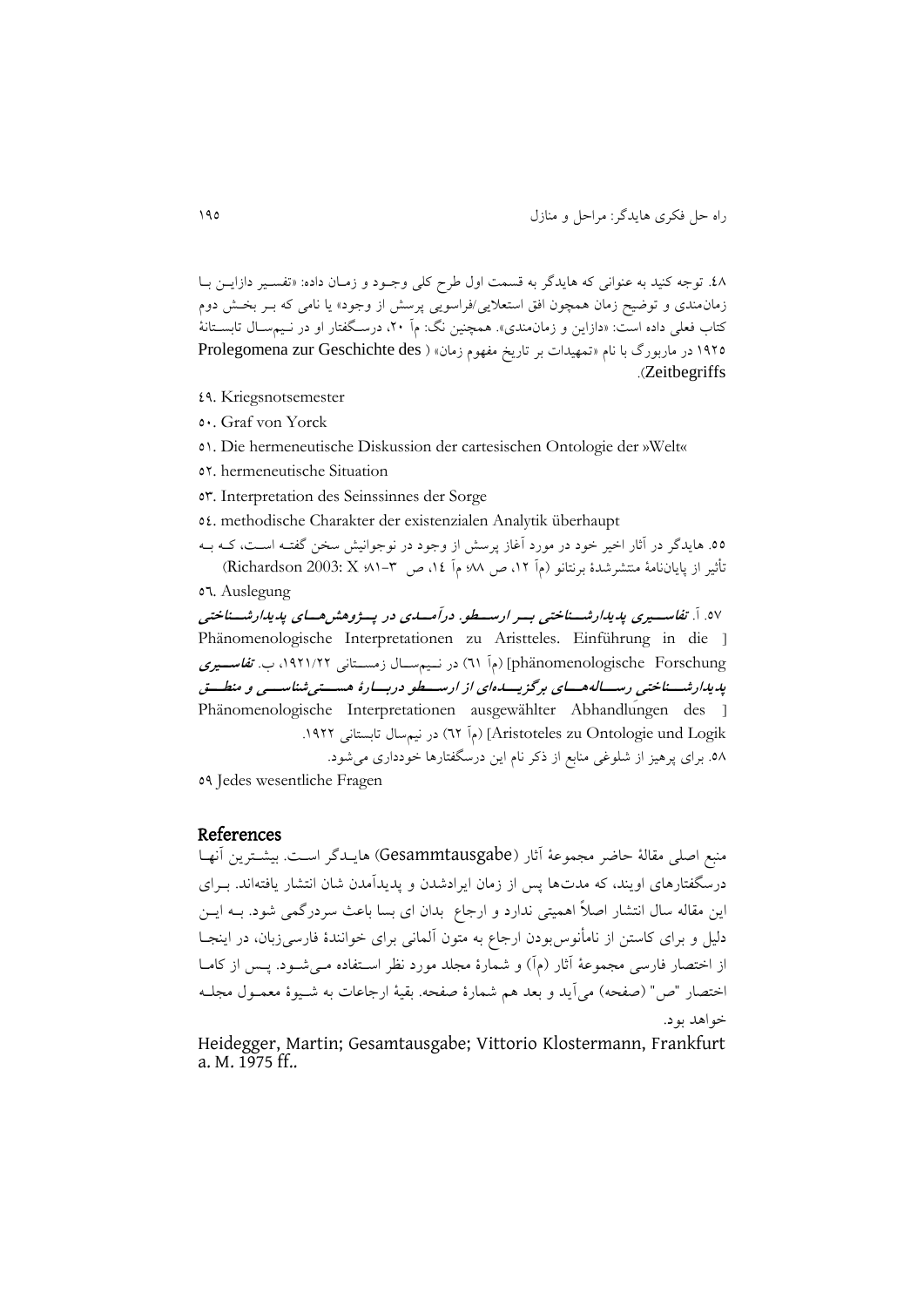Bd. 2: Sein und Zeit, 1977.

- Bd. 3: Kant und das Problem der Metaphysik, 1991
- Bd. 9: Wegmarken, 2. Aufl. 1996.
- Bd. 10: Der Satz vom Grund, 1997.
- Bd. 11: Identität und Differenz, 2006.
- Bd. 12: Unterwegs zur Sprache, 1985
- Bd. 14: Zur Sache des Denkens, 2007.
- Bd. 15: Seminare, 1986.
- Bd. 20: Prolegomena zur Geschichte des Zeitbegriffs, 1979.
- Bd. 26: Metaphysische Anfangsgrunde der Logik im Ausgang von Leibniz, 2. Aufl. 1990.
- Bd. 28: Der deutsche Idealismus (Fiche, Schelling, Hegel) und die philosophische Problemlage der Gegenwart, 1997.
	- Bd.29/30: Die Grundbegriffe der Metaphysik. Welt-Endlichkeit-Einsamkeit, 1. aufl. 1983.
	- Bd. 32: Hegel. Phänomenologie des Geistes, 1. Aufl. 1980.
	- Bd. 33: Aristoteles, Metaphysik IX, 1-3, 2. Aufl. 1990.
	- Bd. 34: Vom Wesen der Wahrheit. Zu Platons Hohlengleichnis und Theatet, 21997.
	- Bd. 36/7: Sein und Wahrheit, 2001.
	- Bd. 38: Logik als die Frage nach dem Wesen der Sprache, 1998.
	- Bd. 40: Einführung in die Metaphysik, 1983.
	- Bd. 42: Schelling: Vom Wesen der Menschlichen Freiheit (1809), 1988.
- Bd. 49: Die Metaphysik des deutschen Idealismus. Zur erneuten Auslegung von Schelling, 2. Aufl. 1991.
- Bd. 61: Phänomenologische Interpretationen zu Aristoteles. Einführung in die phänomenologische Forschung, 2. Augl. 1994.
- Bd. 62: Phänomenologische Interpretationen ausgewählter Abhandlungen des Aristoteles zu Ontologie und Logik, 2005.
	- Bd. 63: Ontologie (Hermeneutik der Faktizität), 1988.
	- Bd. 65: Beiträge zur Philosophie (Vom Ereignis), 2. Aufl. 1994.
- Heidegger, Martin; »Wilhelm Diltheys Forschungsgebiet und der gegenwärtige Kampf um eine historische Weltanschauung. 10 Vorträge (Gehalten in Kassel vom 16. IV - 21 VI 1925). Nachschrift von Walter Brocker. Herausgegeben von Frithjof Rodi«, in: *Dilthey-Jahrbuch Bd. 8/ 1992/93*; Hrsg. v. Frithhjof Rodi; Vandenhoeck & Ruprecht, Gottingen 1992/93; S. 143-180. {Die so genannten »Kasseler Vorträge«}
- Martin Heidegger-Elisabeth Blochmann. *Briefwechsel 1918-1969*; Hrsg. v. Joachim W. Storck; Deutsche Schillergesellschaft, Marbach a. Neckar 11989.